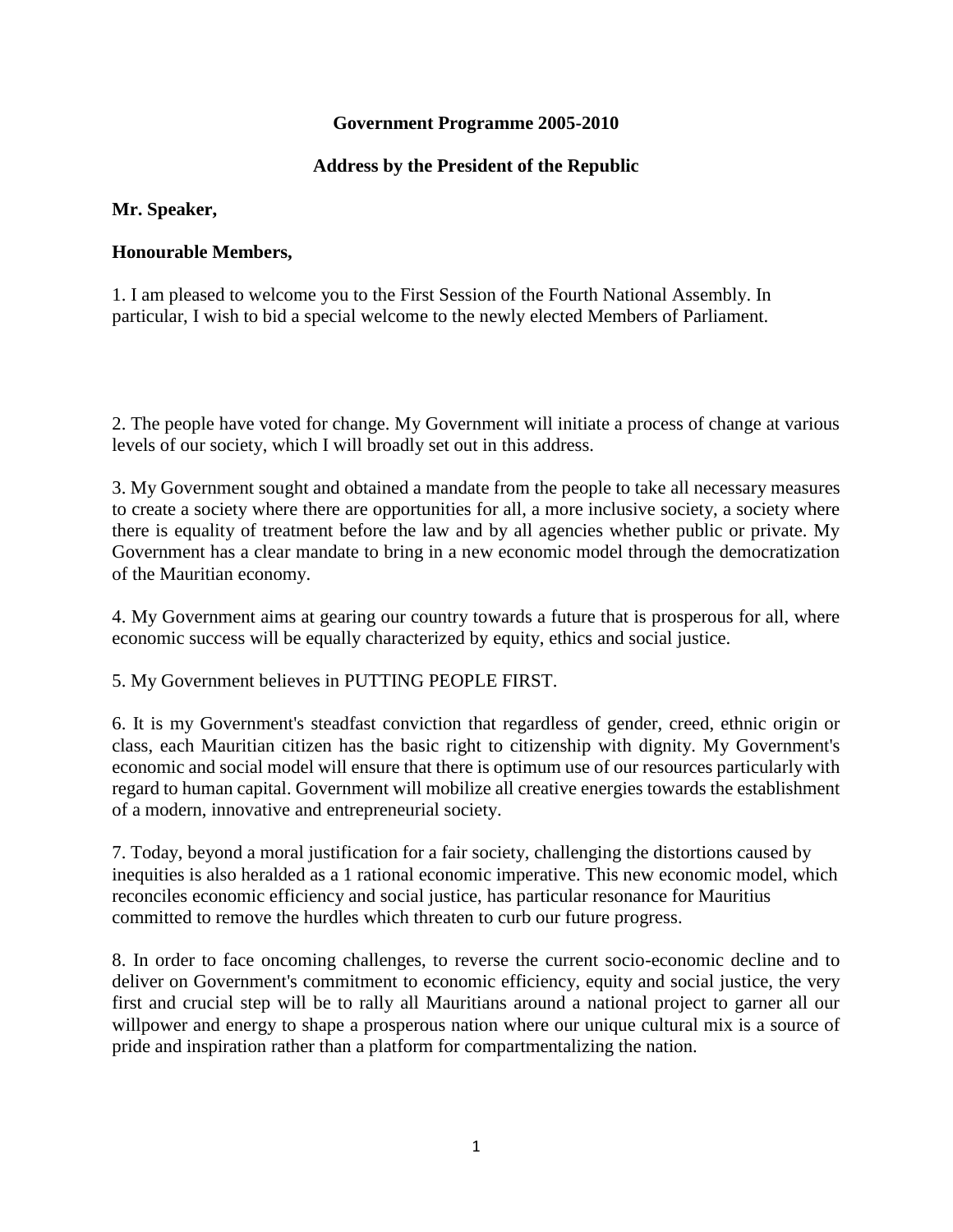9. This new spirit, this new mindset, characterised by a resolve to make things happen, by a sense of renewal and optimism for the future, will pave the way to a fertile ground for business development, fair competition and world-class standards. To spur this mindset, it is critical to restore deep respect, confidence and trust in our institutions while reconnecting government with citizens.

10. Moving the nation forward will require more than a set of sound and well-intentioned policies. These will have to be implemented in a climate of institutional trust as well as unflinching belief in our capacity for excellence. Government is therefore committed to bring back respect and integrity to our institutions. This will naturally entail a relentless fight against corruption and an unequivocal subscription to public governance characterised by transparency and accountability, without which economic growth per se will be meaningless.

11. My Government will bring about changes in the way our nation lives, works, educates its youth, procures its health services, looks after its elderly, the disabled and the less fortunate, manages its environment, creates and distributes wealth, recruits and rewards workers, and decides on its future.

12. The object of change is to improve the quality of life. To improve quality of life first and foremost some people need jobs, others need better jobs and still others will need to be better rewarded for the jobs they have. Our nation does not only need jobs. It needs employment.

13. My Government will not only help in creating jobs but will pursue a vigorous policy of creating employment. Self-employment and Entrepreneurship from the smallest trader orartisan or mechanic to the small start-ups in trade or manufacturing or services create employment for entrepreneurs, and then jobs for their co-workers.

14. My Government will work towards the creation of more employment by promoting investment in all sectors, by facilitating self-employment and SME's through innovative policies and practices, by ensuring that the right skills training is made available and by adopting the right fiscal polices that encourage and not penalise self-employment.

15. My Government will ensure that there is equity in the recruitment and career path of all employees, whether in the private or public sector. In the first year of my Government's mandate an Equal Opportunities Act will be adopted providing for equal opportunities in employment and in access to resources. Access to land will be one of the major features of our equal opportunity and economic empowerment policies. My Government will also adopt empowerment schemes that will enable all public sector agencies to award contracts for goods and services on a preferential basis to enterprises, which contribute to economic democratisation and qualify under the empowerment schemes.

16. My Government will initiate a comprehensive review of consumer policies and legislation with a view to better protecting the interests of consumers and promote fair trade and boost economic activity in the country.

Honourable Members,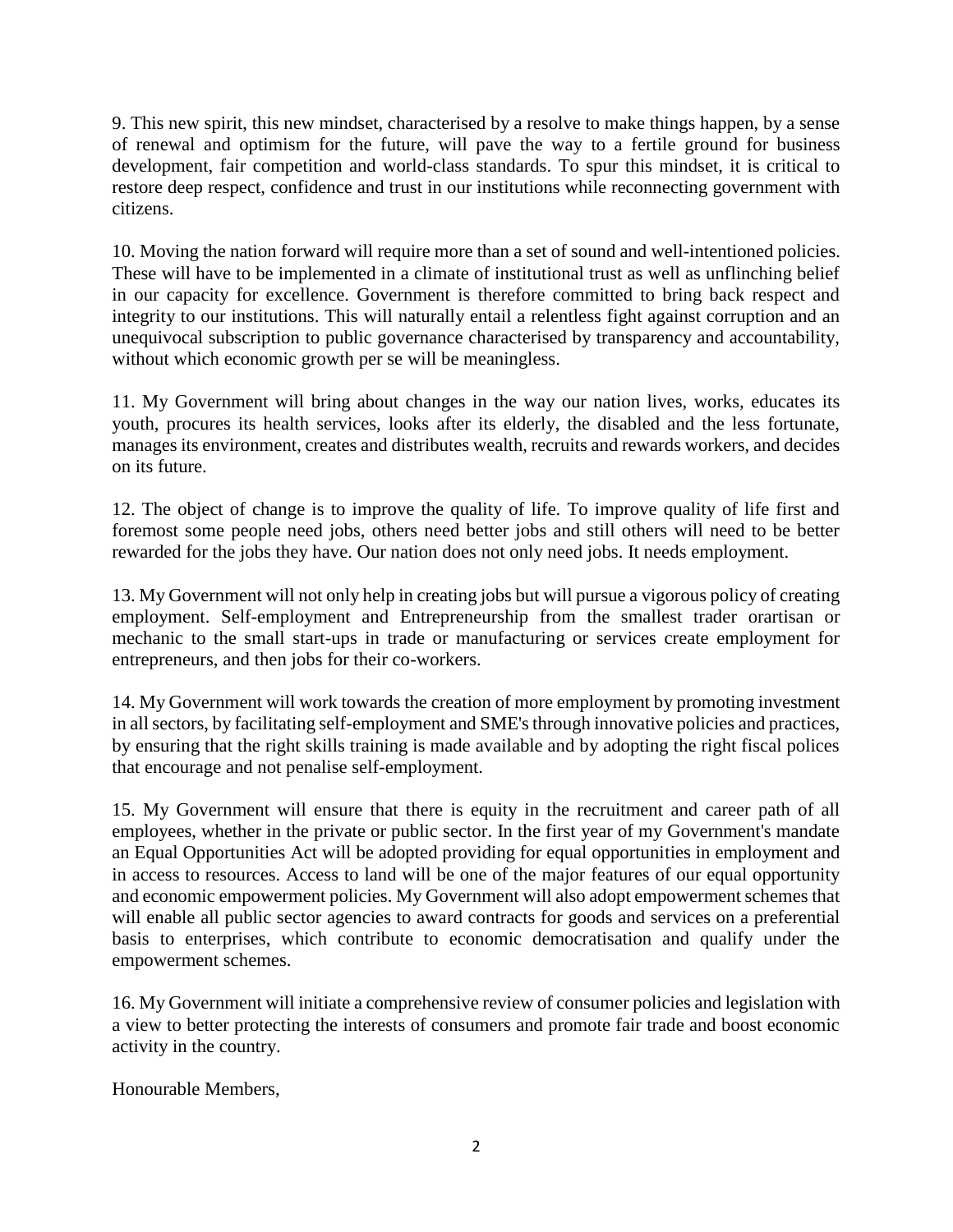17. My Government is conscious of the deterioration of law and order in the country and its social and economic consequences. It impacts on the security and comfort of our citizens and visitors but also on the image of our country as a place to invest.

18. Government will take all necessary steps to consolidate law and order, and will ensure that law enforcement agencies are provided with the necessary modern equipment and properly trained human resources to be utilized in the fight against crime.

19. Government is fully conscious of the fact that the Police has a major role to play in society to help create a congenial climate of peace and harmony conducive to social progress and economic development.

20. Government will pursue the reforms started in 1999-2000 in the field of police training and institutional build-up.

21. Government will amend the Police Act and adopt a Policing Charter, which will lay the foundation for customer-based policing. The Charter will provide for commitments from the police to the public at large, and to suspects and detainees in particular.

22. Government will set up a National Criminal Intelligence Service which will deal exclusively with intelligence relating to criminal activity and which will play a key role in combating crime and maintaining law and order in the country.

23. Government will introduce a new personnel management, appraisal and promotional selection system in the Police Department. A special transport scheme will be introduced to enable Police Officers to return home after night duty, and the extension of the payment of a risk allowance to other deserving units/branches of the Force will be introduced.

24. Government will give special attention to the working environment of Police Officers and in this context, several Police stations will be extended or renovated, and new Police buildings will be constructed according to new security norms and customer-care orientation.

25. Government will arrange for Closed Circuit Television Surveillance Systems to be installed in commercial and high-risk areas.

26. Government will undertake a thorough review of the Police Department with a view to transferring non-core activities to other departments so as to enable police officers to devote more resources to fighting crime and maintaining law and order.

27. Government will set up Regional Police Advisory Councils under the aegis of a Mauritius Police Authority which will provide a permanent platform for exchange of views between the police, the forces vives, economic players, opinion leaders and other persons from the region on policing issues in the region concerned.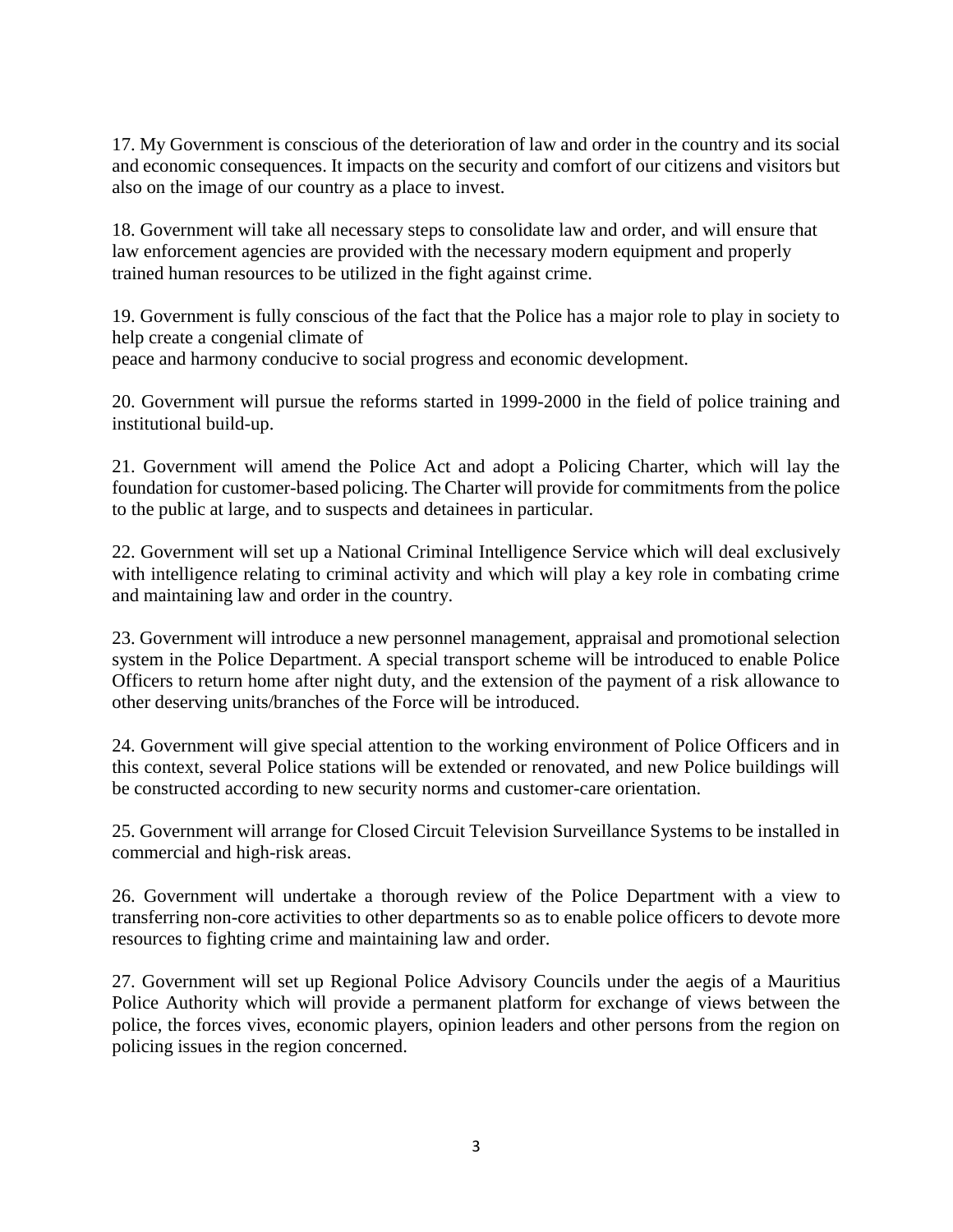28. Government will appoint a Drug Tsar to oversee all action undertaken by Government Departments and other agencies and institutions to combat drug use and trafficking. Institutional cohesiveness will enhance national effort to combat drug addiction and trafficking.

29. My Government is convinced that the fight against fraud and corruption requires not only the appropriate legal framework but also the political will which has been lacking in recent years.

30. My Government will leave no stone unturned to show its strong and unflinching commitment to fight fraud and corruption and leave no doubt in the minds of all concerned about its determination to fight fraud and corruption. My Ministers will adhere to a Code of Ethics and Integrity and will invite senior public officials and managers of the private sector to do the same.

31. The law setting up the ICAC will be reviewed and the investigation and prosecution of fraudulent or corrupt acts will have to take place within a legal framework that is more certain and result-oriented.

Honourable Members,

32. My Government will ensure that Public Officers are sensitized on the essential need to improve procedures in the Government Machinery with a view to providing our citizens with more efficient, effective, excellent and seamless public services.

33. My Government will adopt a Master Plan for the modernization of government offices, to improve and enhance the work environment of public officers and transform the Mauritius Public Service into a quality Public Service.

34. The setting up of a Civil Service college will set the foundation and framework for the promotion of institutional capacity to ensure life long learning, ICT training, e-learning and also multi-skilling.

35. My Government will ensure that meritocracy prevails at all levels of the Civil Service, and will review and implement new career structures for civil servants.

36. My Government will provide for a right of appeal against decisions of the Public Service Commission, the Disciplined Forces Service Commission as well as the Local Government Service Commission.

37. To ensure greater transparency my Government will appoint trade union representatives to the Service Commissions.

38. My Government will adopt a Citizen's Charter that will prescribe the standards that have to be met by all civil service departments, the time frames for provision of services and also the right of citizens to be informed of the progress of their applications, requests or other matters being processed by public authorities.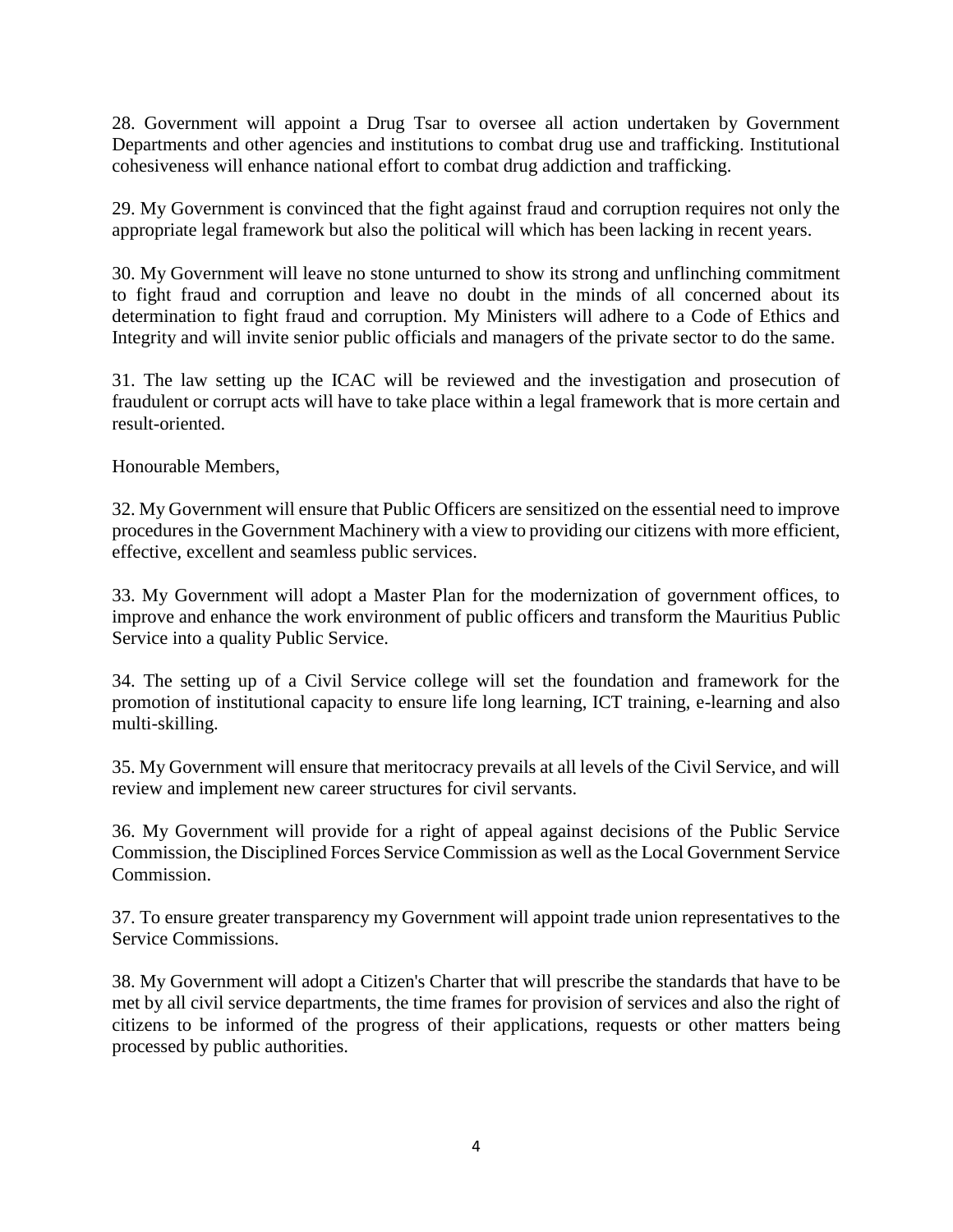39. The role and functions of Citizen Advice Bureau will be revamped so that along with greater e-government services available to our citizens, greater access to government information and administrative services is available in all our towns and villages.

40. My Government will appoint a Reform Unit in each Ministry and major department to drive administrative and other reforms with a view to providing timely and quality services to citizens who are their customers

Honourable Members,

41. The concentration of ownership of assets, especially over the last years, is one of the factors accounting for the present downturn in the national economic situation. This concentration of ownership of assets is not only unfair, but also gives rise to misallocation and inefficiency in the utilization of resources and thus impedes growth.

42. My Government's economic democratization project has a two-fold objective. It intends to bring reforms to the national economic structure that will open the doors of economic opportunities to the majority of the population. This will in turn contribute to mobilizing the overall competitive advantage of the whole population to create more wealth.

43. Government's economic democratization objectives should be broadly translated in the following long-term socio-economic objectives for the majority of the population: Firstly direct participation in mainstream economic activities; secondlygreater access to land; thirdly management and control positions in meaningful private sector companies as well as equity of jobaccess and career-development opportunities in both the public and the private sectors through a meritocratic policy; and fourthly the emergence of an entrepreneurial nation through concerted access to entrepreneurship opportunities.

44. The key to economic democratization is empowerment. My Government will open up and broaden the entrepreneurship base through a diversified range of empowerment initiatives.

45. My Government has set up a Commission on the Democratisation of the Economy that will make recommendations to Government on policies, programmes and action plans to implement Government's Mandate on the democratisation of the economy.

46. My Government's mandate on the democratisation of the economy is to improve the efficiency of our economy and its strategic objectives are:

I. to open up opportunities of access to mainstream economic resources to a larger section of the population;

II. to undertake a comprehensive land reform;

III. to promote meritocracy and equality of employment and career development in the public and private sector;

IV. to improve our institutional framework with a view to creating an investor - friendly environment; and

V. to promote and facilitate the emergence of a nation of creative and innovative entrepreneurs.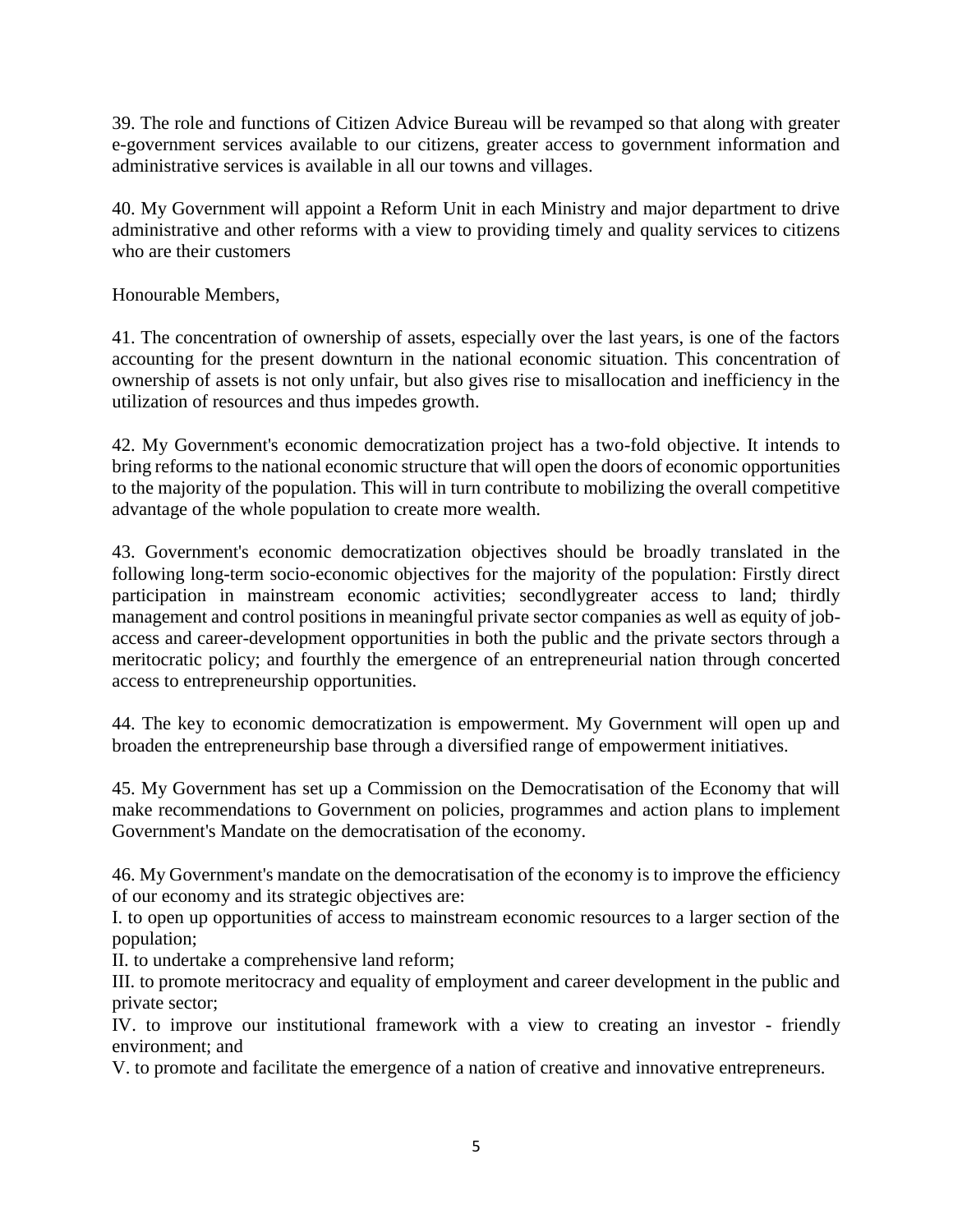47. The notion of the State as facilitator will be revisited in the context of formulating the policies required to effect the quantum socio-economic change that my Government proposes. The role of the State will be redefined from a Facilitator State to a State-Agent of Social Change.

Honourable Members,

48. My Government recognises the importance of maintaining a stable macro-economic environment, so critical to boost investor confidence and fuel investment. On numerous fronts, the economy has deteriorated - all key macro-economic indicators are in the red. Unemployment has soared to unprecedented levels; Inflation, balance of payments disequilibrium and rising public debt continue to impact adversely on the economy; Social inequality keeps widening. Our international competitiveness continues to be seriously eroded. Government believes a strong economy is the foundation of prosperity.

49. My Government has taken the pledge to correct these weaknesses and set it back on the trajectory of high sustainable growth. It will implement a coherent pragmatic programme with a view to getting macroeconomic fundamentals right. Government's main goals are to combat unemployment, achieve external balance equilibrium, bring fiscal deficit to a reasonable share of GDP, and reduce public debt and inflation to manageable levels in line with those of our trading partners.

50. Government is aware that development cannot take place without modernising infrastructure and enhancing institutional capacity. It is imperative that Mauritius becomes a competitive nation to sustain high economic growth of at least 6 % in order to absorb the new entrants in the labour market.

51. Boosting the economy requires the restoring of confidence in the management of the economy and getting the key macroeconomic fundamentals right. Government will:

i. Establish a friendly and predictable business environment;

ii. Remove all bureaucratic constraints in terms of access to finance and capacity;

iii. Define a clear policy for trade liberalisation; and

iv. Ensure transparency in the governance of the public and private sectors in order to instill confidence in local and international investors. It will accordingly come along with a new procurement regulation based on international best practices.

52. Government will consolidate the existing pillars of the economy while diversifying the economy by setting up new pillars of development such as the exploration of marine resources. It will promote research and explore new avenues of growth such as oceanography, tap alternative sources of energy and study the setting up of a pharmaceutical village. It will attach much higher importance on technology, innovation and human capital development.

53. Government will vigorously pursue a policy of bringing education in the economic fold through the establishment of international educational institutions in partnership with reputed international institutions to cater for overseas students, particularly those in the region.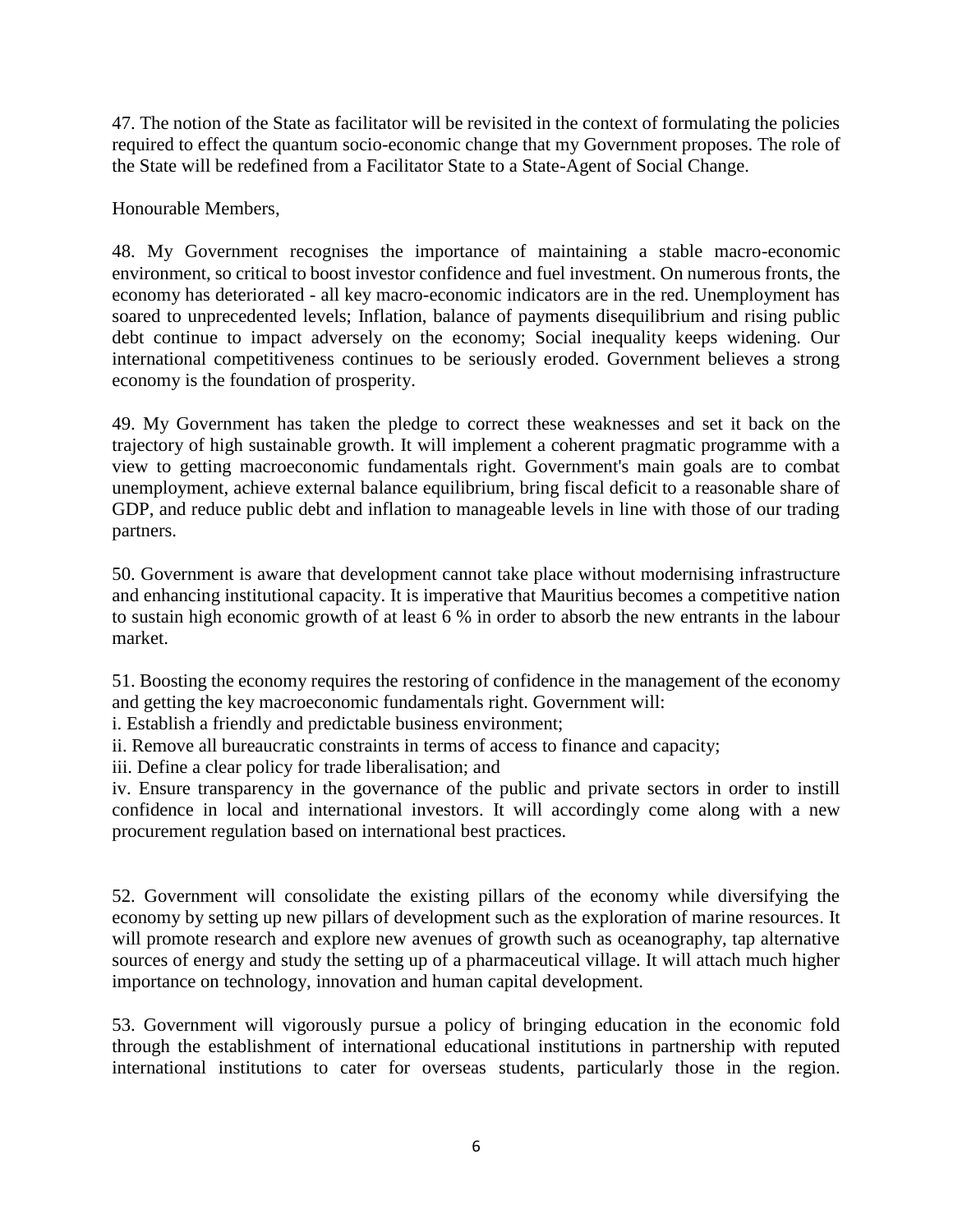Government will also foster freeport activities through our economic diplomacy and strengthening the Asia-Mauritius- Africa axis.

54. Monetary policy has not had the desirable effect on economic operators. An effective monetary and exchange rate policy consistent with sustaining international competitiveness, stimulating savings and investment as well as modernising the capital market will be introduced. Government will step up efforts to diversify the economy and promote the New Economy including IT and the financial sector.

55. Government will review its investment programme to provide value-for-money services. Government will establish a public-private sector task group that will recommend the best longterm approach to stay competitive, create jobs as well as promote high technology and innovation. This is expected to create the type of investor-friendly environment so critical to set the economy back on the trajectory of high economic growth. More specifically, Government will launch a National Shared Investment Strategy in consultation and partnership with stakeholders in both the public and private sectors.

56. Government will create an environment conducive to the growth and development of a strong, diversified, dynamic and vigorous private sector. This is vital for a rapid pick up of the economy. Government will revamp initiatives to stimulate entrepreneurship development. The Small and Medium Enterprises will be strengthened. Initiatives will be introduced to consolidate High Performing Growth Enterprises to trigger domestic investment. Greater efforts will be made to spark a potential Nation Brand Image to sell Mauritius more vigorously. In the same vein, an aggressive marketing benchmarked against international best practices will be launched.

57. To free socio-economic stakeholders from unnecessary red tape, Government will create a permanent red-tape watchdog with the mandate to subject all regulations to a strict business-impact test. The investment road map will be clearly defined, time-bound and governed by set guidelines. A Deemed-Approved Framework will be introduced to qualify projects for which the required clearances are not obtained within the established time frame. The onus will thus be shifted from the investor to the public sector agencies.

Honourable Members,

58. Little progress has been achieved in harnessing fiscal deficit. The job of controlling the size and cost of government never ends. Government will step up efforts to ensure that fiscal deficit does not exceed well-defined targets.

59. My Government will take appropriate measures to improve public finances after taking stock of the state of the economy. It will intensify its efforts to minimise wastage and optimise its resources in its drive to achieve its fiscal targets. As a first step, the number of Ministers and Private Parliamentary Secretaries has been reduced from 24 to 19 and from 10 to 5 respectively. A proper mechanism will be set up for close monitoring of the implementation of the recommendations of the Director of Audit Report to obtain better value for money. Government will strengthen capacity for monitoring of major projects since inception to completion with a view to avoiding cost overruns.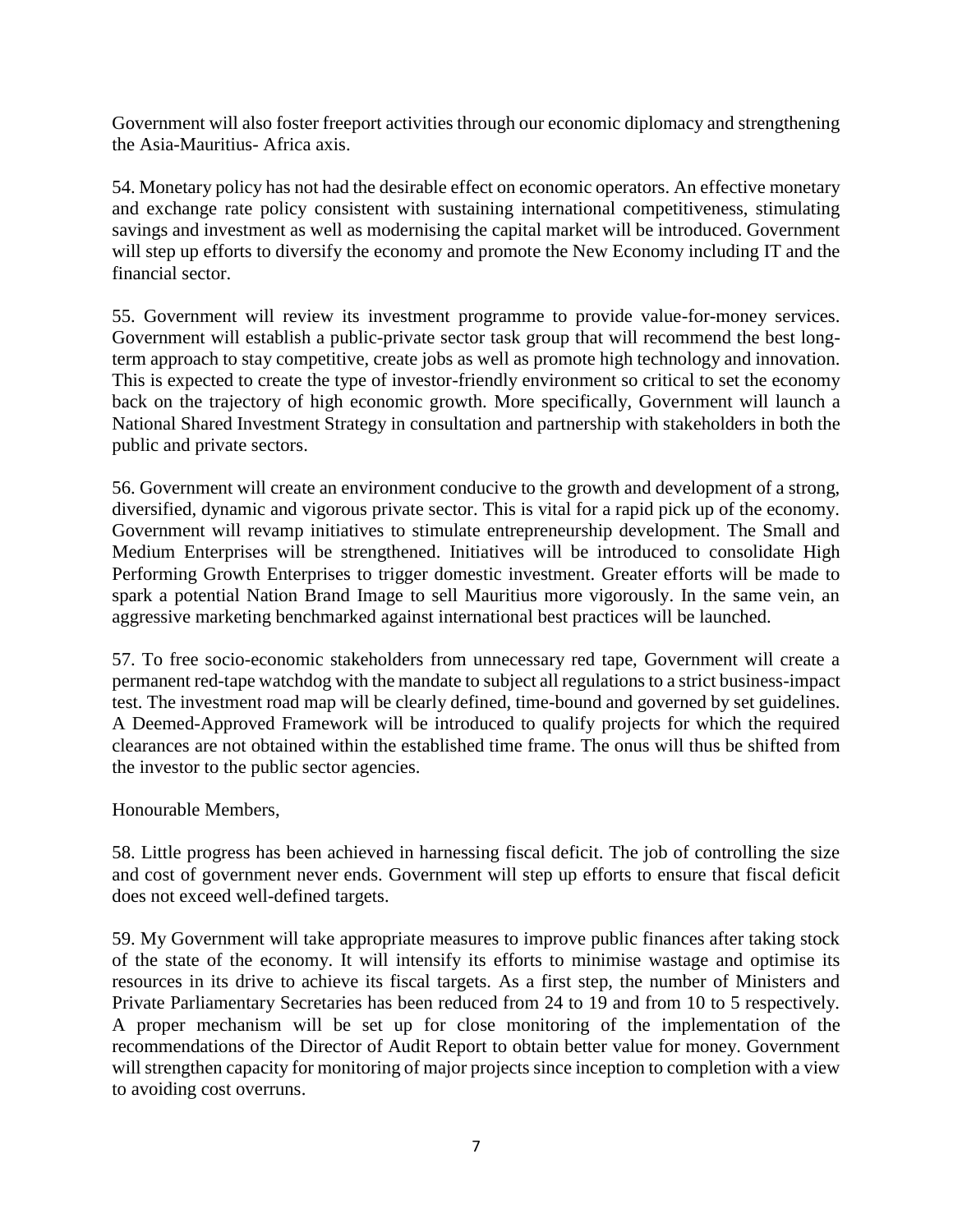60. Government will pursue the implementation of the Medium Term Expenditure Framework (MTEF). Its operationalization will bring greater fiscal discipline and reduce wastage in public expenditure.

61. Government will consolidate the Asset Management Unit and lay down procedures to enable effective management of public assets.

62. Public Debt is absorbing a substantial proportion of Government Revenue and is a serious obstacle to reducing fiscal deficit. Government will monitor public debt closely, and will take steps for gradually reducing it to a sustainable level.

63. My Government is committed to implement the necessary reforms in both our taxation system and tax administration with a view to achieving a more equitable distribution of the tax burden and more efficient revenue collection.

64. Government will put in place a tax expenditure framework for greater transparency in tax policy formulation and will simplify and rationalise investment tax incentives while ensuring they remain competitive.

65. Government is determined to effectively tackle fraud and other forms of tax evasion, particularly at Customs and income tax level. In this connection, it will make of the Mauritius Revenue Authority an effective instrument towards fairer and more efficient operation of the revenue laws and better delivery of services to the public.

66. Government will relieve the fiscal burden of those earning up to Rs 25,000 per month. This will increase the purchasing power of our citizens and positively impact on the economy.

67. Government will open up the equity capital of state-owned enterprises to the general public with a view to strengthening the development of the capital market and integrating it in the global financial system.

68. Government will lay greater emphasis on the consolidation and promotion of the financial services sector. A new marketing strategy will be developed with a view to tapping the full potential of our financial services sector including the global business sector. Government will undertake a thorough review of the legal framework relating to the global business sector, to ensure a more business-friendly outlook to its regulation. The thrust of the legislative amendment will be to shift the emphasis from licensing to certification.

69. Government considers that it is imperative to boost the corporate image of Mauritius as a safe and well-regulated jurisdiction. It will accordingly put in place modern and efficient institutional and regulatory frameworks that would facilitate trade and investment and provide comfort to investors.

Honourable Members,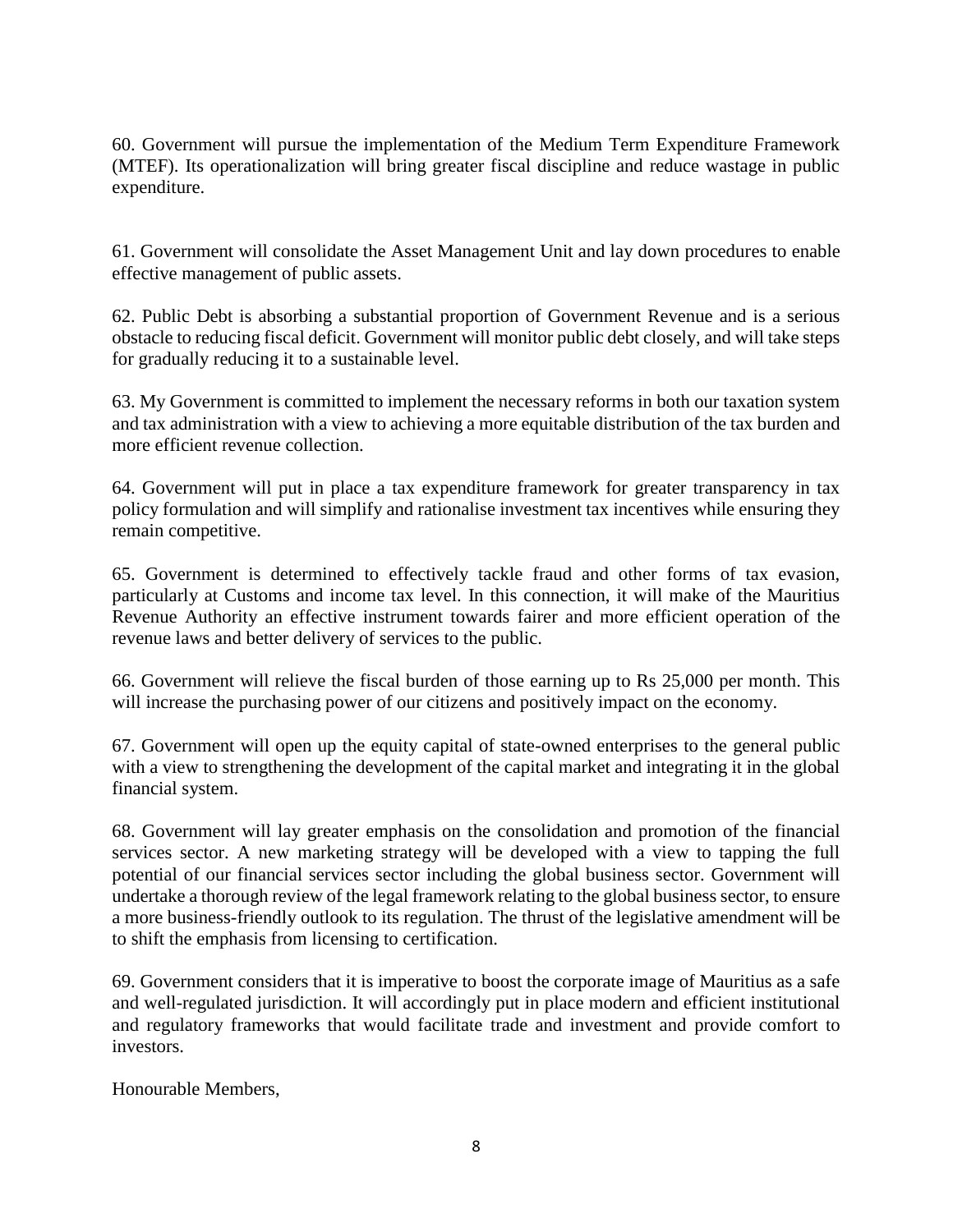70. It is a cause for concern that pockets of poverty have increased in many parts of our society. Vulnerable groups do not have access to resources and facilities enjoyed by most of our citizens and continue to lag behind in the mainstream of sustainable development. This has led to the serious problem of social exclusion.

71. Any society is judged by the way it deals with the issue of poverty. Government is conscious of the growing pockets of poverty in the State of Mauritius. Government is determined to alleviate poverty and will ensure that its economic democratisation programme permeates to all citizens. It will work out a comprehensive Master Plan to tackle the issue with the participation of all socioeconomic interest groups.

72. My Government will take up the challenge of fighting poverty while at the same time encourage the involvement of non state actors including non-governmental organisations and associations as well as the civil society at large in this endeavour. This broad-based participatory approach will help promote the integration of the vulnerable groups in the mainstream of development, foster inclusion and contribute to the national building process.

73. Government will also ensure that there is greater synergy and coordination in its povertyreduction strategies and programmes to achieve higher efficiency and effectiveness in the national drive against poverty.

Honourable Members,

74. In line with its vision to create a nation of creative and innovative entrepreneurs, Government will provide an integrated package with a series of bold and innovative measures, and promote the development of SME's.

75. My Government will take steps to promote a deep entrepreneurial culture, and will invite the collaboration of the private sector for the sustained growth and development of SMEs.

76. Government will establish an Enterprise Empowerment Scheme and introduce a revised SME certificate to enable the SMEs tohave access to the required benefit from market opportunities and support.

77. A Pro-Enterprise Panel will be set up to constantly review conditions for encouraging enterprises and adopting pro-active and preventive measures and to reduce bureaucracy.

78. Government will establish an SME Consultancy services, made available to SME's for the preparation of their Business plans and to facilitate access of SMEs to finance.

79. Government will facilitate and democratize access to finance through the establishment of appropriate Empowerment and Equity Funds.

80. Specialised zones for the benefit of SMEs with the appropriate support will be established in each district.

81. Government will encourage the Mauritian Co-operative movement to participate in the democratisation process of the economy by providing the appropriate framework and structures.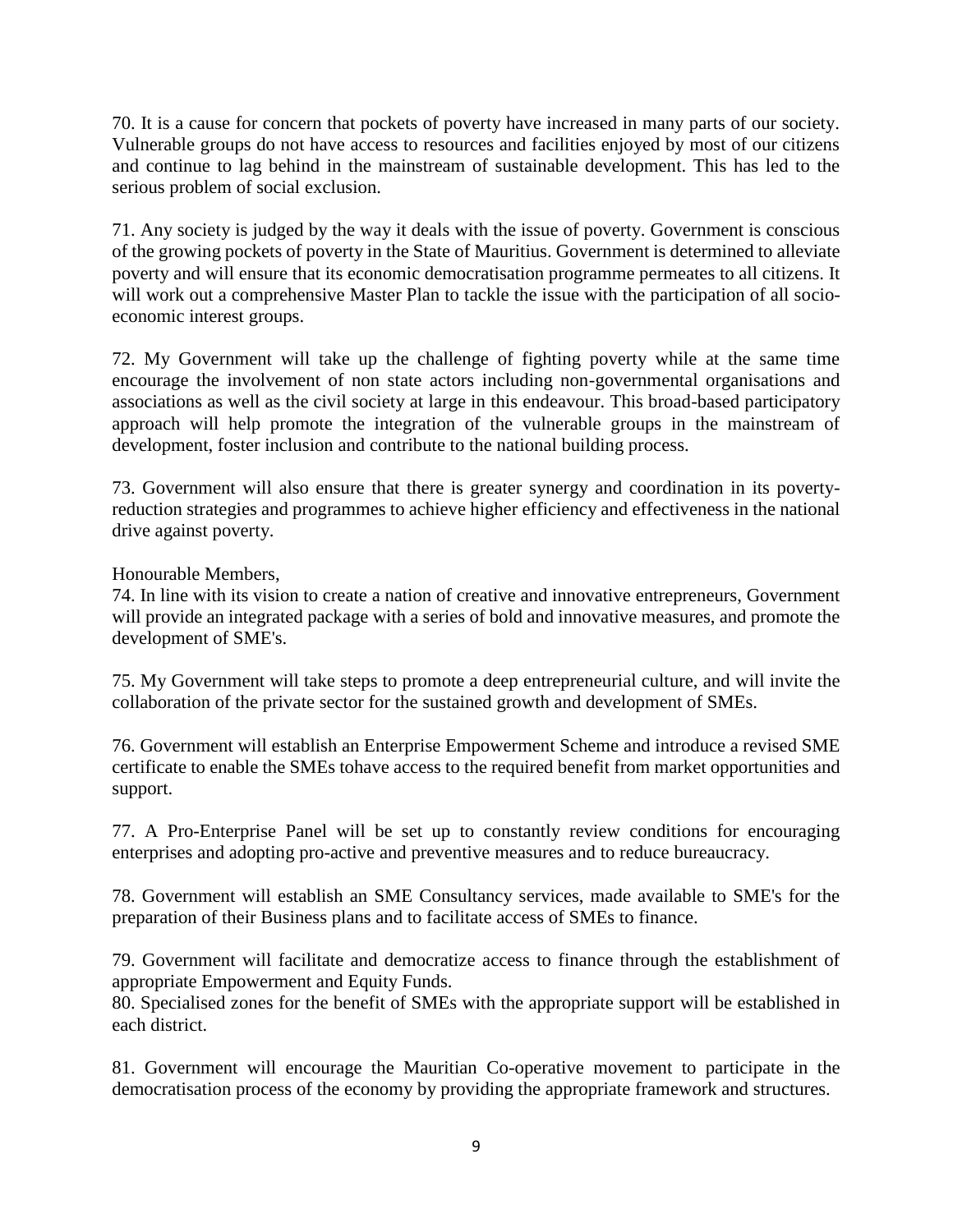82. Cooperative societies will be encouraged to branch into new socio-economic activities, and women cooperative societies will be given special attention and encouragement.

83. Government will give special attention to fishermen cooperatives and cooperatives in the pigbreeding sector as further engines of growth in the SME sector.

Honourable Members,

84. My Government is fully aware of the numerous challenges facing the industrial sector, particularly the textiles and apparel sub-sector which has withered over the last few years.

85. Government, conscious of the importance of this sector to the national economy and to the standards of living of all those involved in the sector, will make the relaunch of this sector one of its key priorities.

86. The overall strategic thrust of Government is to create a strong and modern industrial base that is efficient, competitive, integrated and capable of meeting the challenges of the new economic order through higher value added product, targeted to niche markets. In this context, every effort will be made topromote an integrated industrial structure. Networks, clusters and strategic partnerships among industrial stakeholders for easier entry into global value chains will be facilitated. Innovative measures will be implemented to attract new investors in the sector and enhance its competitiveness.

87. Government will optimize opportunities emanating from regional cooperation to develop a regional supply chain where Mauritius can play a leading role. The potential of Mauritius will be developed as a centre for outsourcing, export of services and expertise. This regional strategy will also aim at transforming Mauritius into a premier regional sourcing hub for textile products and apparel. A new strategy will be devised to enable Mauritius to derive maximum benefits under the third country fabrics derogation.

88. Government will play a key role in promoting a technology driven industry, through acquisition, diffusion and transfer of Information Technology in both production and logistics as a means to improve design and production, product quality, marketing and response time. A Design and Fashion Institute will also be established to develop the creativity and talents of Mauritian entrepreneurs and promote fashionable and differentiated products. A Modernisation Fund will be set up to provide financial and technical assistance.

89. Government will set up an office of Fair Trade and Consumer Protection to create a conducive environment and fair trading practices for the welfare of consumers and the public at large. Its main role would be to act as a watchdog against restrictive business practices, to establish norms and guidelines with the power to take sanctions, to deal with complaints and to regulate the advertising sector. It will also supervise activities related to promotion sales, fairs and educate the public as well as advise authorities on legal and regulatory frameworks. In this connection, a Competition Commission will also be set up.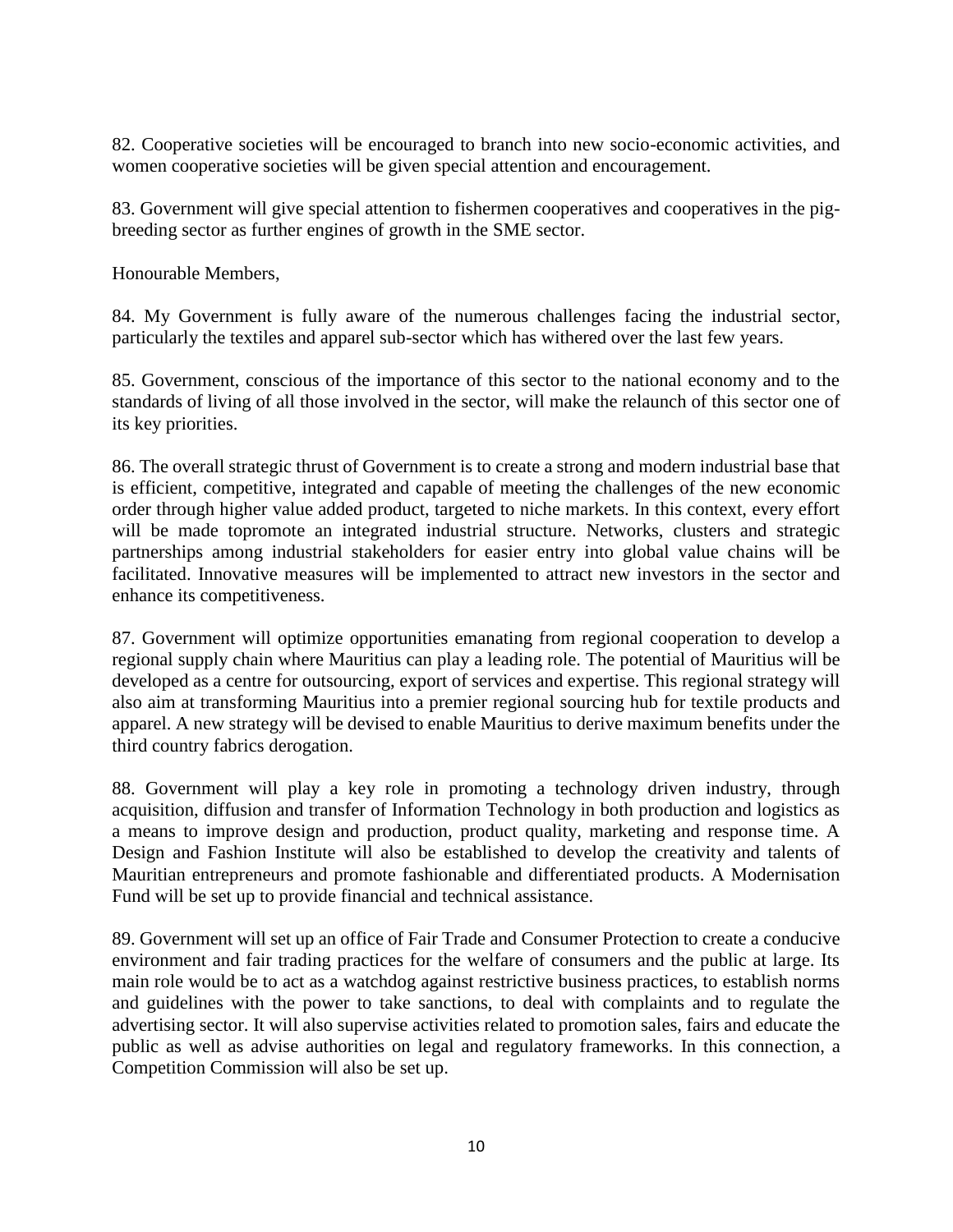Honourable Members,

90. It is imperative that, whilst strengthening our industrial base, we utilise our centuries-long tradition and know-how in agriculture to modernise the agricultural sector and to reconvert it into a flourishing pillar of our economy which will allow the whole of the population to draw benefits therefrom.

91. Through its fundamental reform policy aiming at democratizing the economy and promoting access to land, we will make available to the population agricultural lands to be exploited in the framework of an overall programme of revalorisation of agriculture. This programme will include training, provision of technical assistance, mentoring and marketing counseling. In this context, Government will create Model Farms, across the country. Government will also establish a Dairy Farm through a BOT scheme which will provide jobs as well as fresh milk.

92. Government will restructure the Planters Welfare Fund namely to provide better assistance to planters and vegetable growers in particular, in case of natural disasters. Vegetable growers will be provided with enhanced facilities with regard to greenhouses and biotechnology.

93. The law relating to use and sale of pesticides, herbicides and fertilisers will also be reviewed. Government will cause the State Trading Corporation to supply fertilizers, pesticides and herbicides to the local market to enable planters to obtain these products at more competitive rates.

94. In the sugar sector, my Government will considerably strengthen its diplomatic endeavours vis-à-vis the European Union and the World Trade Organisation in order to negotiate the best possible terms for the protection of the sugar sector.

95. Government will furthermore promote a fast-track modernisation and diversification of the sugar sector to convert the sugar industry into an efficient cane industry geared towards the production of sugar, high added-value sugar by-products and energy. We will furthermore promote an optimal use of bagasse, molasses and an increased production of special sugars.

96. Government will institute a consultative mechanism including all sugar cane stakeholders with the aim of introducing a democratisation process in order to bring necessary reforms to the sugar cane sector. These reforms are essential to ensure a broader participation of small planters in sugar milling as well as in energy production and to make it easier for small planters to purchase and sell agricultural lands.

97. Government will ensure, in cooperation with all stakeholders that reforms aimed at reducing production costs are carried out in ways that are socially acceptable.

98. Government will take measures to ensure the survival of small planters confronted by the impending sugar price crisis. Two billion rupees will be invested over the next five years in derocking and irrigation schemes for small planters. A Land Swapping System will be introduced to facilitate financing of the modernisation of the sector as well as regrouping of small planters. The financial mechanism of the Sugar Cess will be reviewed to be better adapted to the needs of the industry.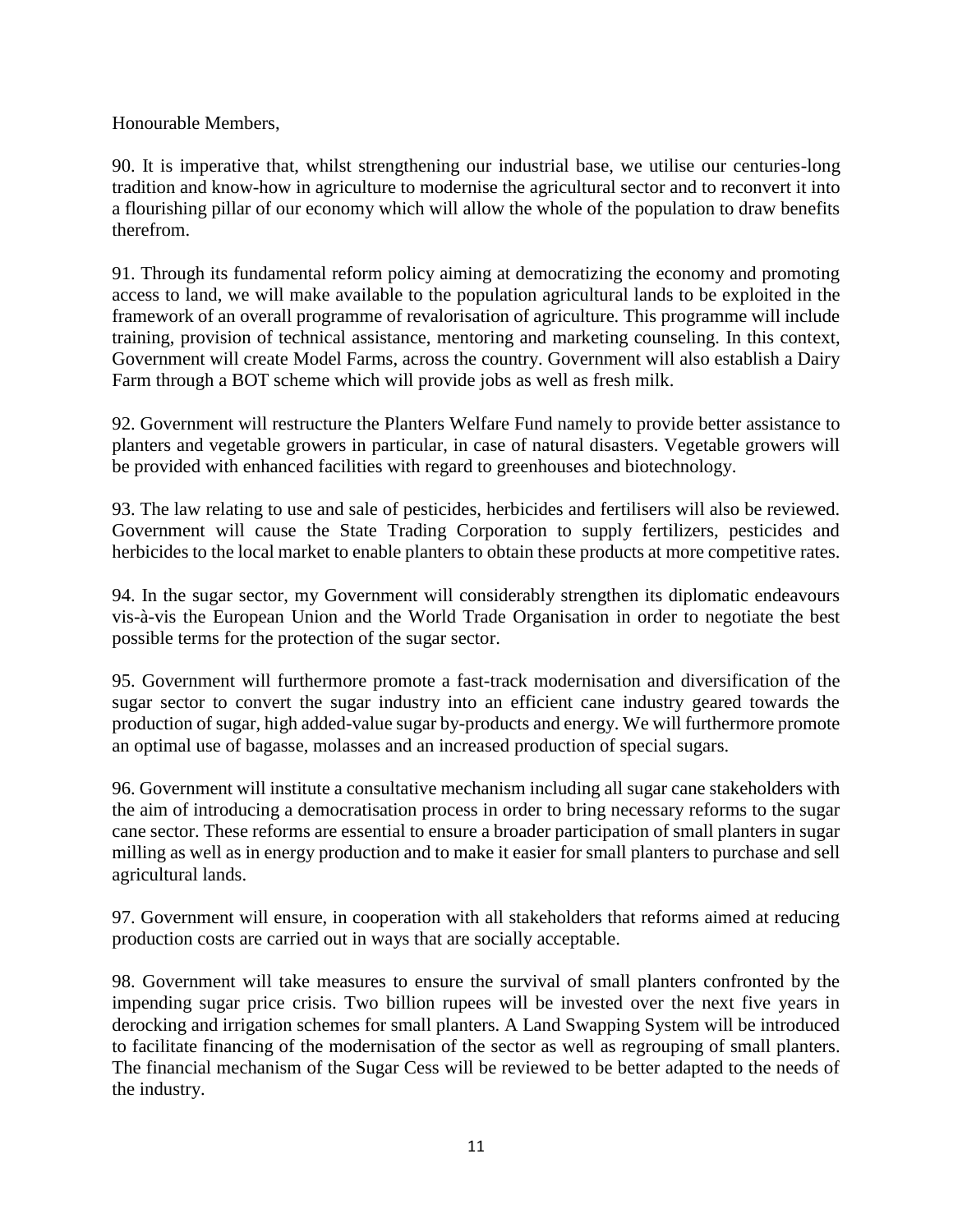99. Government will actively promote the development of an export-oriented non-sugar cane agriculture and of an agro-industry. In this respect, Government will establish an Agricultural Export Promotion Board, which will assist stakeholders in the agro-industry in an export-oriented agro-production, including conservation techniques, value-addition, packaging techniques and market research and access.

100. My Government will also set up a Central Marketing Management Information Unit to assist agro-producers in marketing their products abroad as well as a National Biotechnology Laboratory to assist them in improving their productivity, quality and output.

Honourable Members,

101. My Government is conscious that with an Exclusive Economic Zone of nearly two million square kilometres, which is about one thousand times larger than our land area, our maritime territory holds a huge economic potential and should be made to play a vital role in the development of Mauritius.

102. Government will ensure that the geophysical studies and bathymetric measurements to enable the identification of the outer limits of our continental shelf are completed in time to substantiate the claim for additional maritime territory to the United Nations Commission on the Outer Limits of the Continental Shelf. This will give Mauritius rights over a larger territory than its Exclusive Economic Zone.

103. Government will promote a rational use of our vast marine resources to foster economic development based on these resources. Incentives will be provided to facilitate the acquisition of medium tonnage, high-sea fishing vessels as well as to further the development of a ship-building industry aimed at coastal and low-tonnage high sea fishing and that of fishing equipment for the local and the regional market.

104. Government will institute a mix of financial, fiscal and institutional regimes to encourage entrepreneurship in the development of marine resources.

105. A Fishermen Investment Trust will be set up to enable fishermen to manage through fishing entitlements the resources around St Brandon, Agalega and Associated Banks. This Trust will target artisanal fishermen, bank fishermen and ex-sand miners to promote the development and diversification of fishing operations around St Brandon, Agalega and associated banks.

106. Government will, with the cooperation of friendly countries, set up joint ventures to speed up acquisition of know-how in the marine industry. This will be done in conjunction with the University of Mauritius, the University of Technology, the IVTB and other training institutions.

107. Government will facilitate the setting up of fish farms and will provide necessary technical assistance to investors including cooperatives and SME's in this respect. The various existing research centres will be upgraded and will be primarily geared towards assisting cooperatives and SME's engaged in the sector.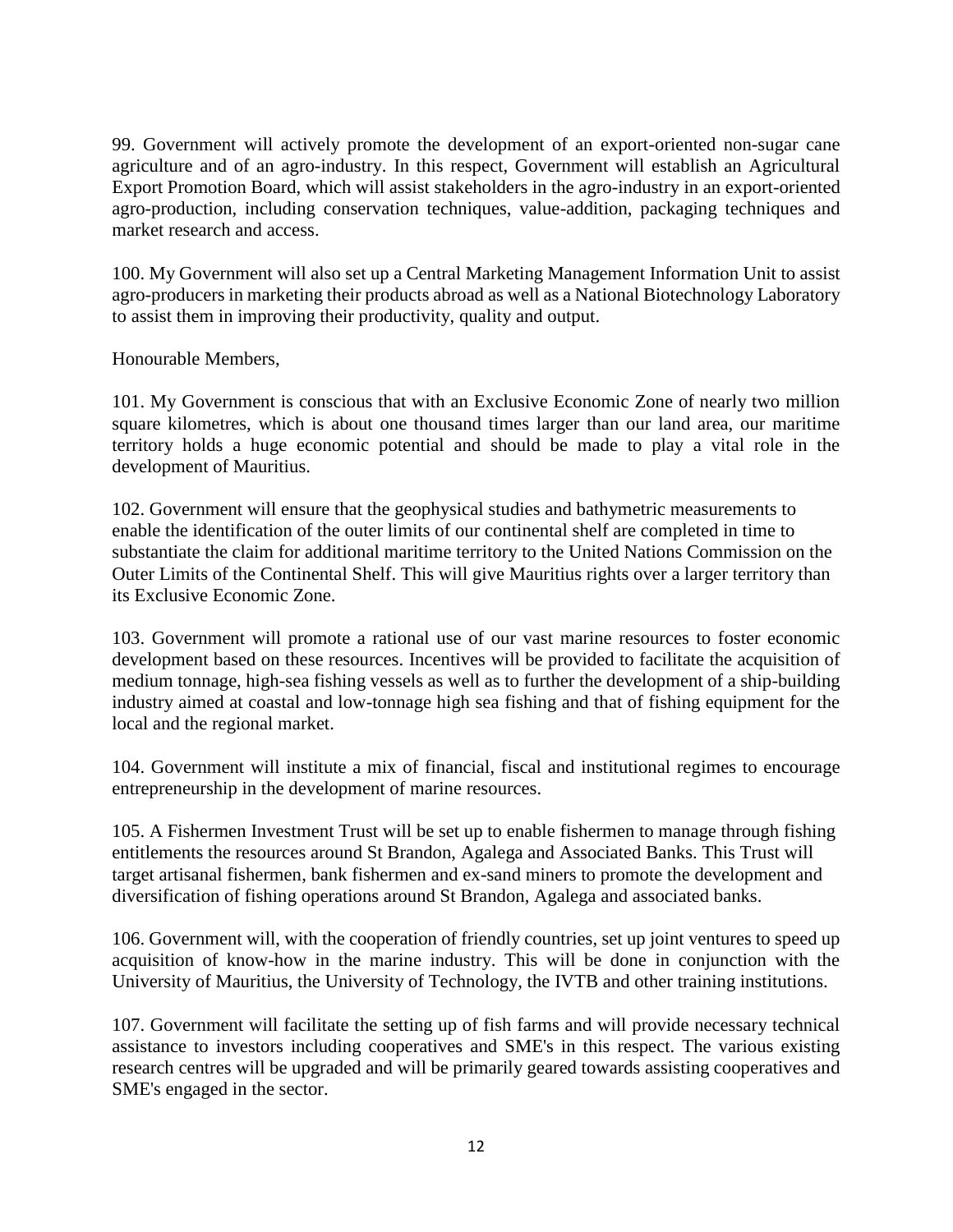Honourable Members,

108. My Government is concerned that over the last years our Tourism Industry has neither been given the means to meet its potential nor has secured the involvement of the population at large in its development. Government is fully committed to creating the necessary conditions to encourage sustainable growth in the tourism sector through a more coherent strategy involving all stakeholders.

109. This will ensure that tourism becomes one of the main engines of growth in the short to medium term, not only as a generator of foreign exchange earnings and private investment but also for a major source of new jobs and opportunities in line with Government's economic democratization commitments.

110. Growth in tourist arrivals depends crucially on air access. Government will urgently revisit our Air Access policy to give a new dynamism to the tourism sector whilst safeguarding national interests.

111. Government will review the legal framework relating to tourism and will adopt a new Master Plan for tourism development for Mauritius and Rodrigues.

112. Government will ensure higher visibility and effectiveness in marketing campaigns promoting Mauritius as a unique brand.

113. Government will establish the necessary conditions, such as proper competition, infrastructure needs, know-how and capacity building to encourage duty free shopping facilities, which will be aggressively marketed in the region.

114. The Mauritius Tourism Promotion Authority will be re-structured to give it greater dynamism and effectiveness and to enable it to assume a leadership role in the industry, gathering industry best practices and market intelligence worldwide and disseminating same to local operators.

115. Government will ensure that our people, the nation's greatest asset, obtain more opportunities to participate in, and have the right opportunities for employment and advancement to the highest echelons of the hotel and tourism industry, through better training involvement in the supply chain of the industry and the guarantee of equal opportunities.

116. In line with the World Tourism Organisation's policy regarding poverty alleviation through tourism, Government will encourage participation and empower the local community in our tourism development strategy.

117. Government will encourage companies engaged in the sector to open their share capital and ensure that the right environment is created for the emergence of small and medium enterprises to provide support and sub-contract services to sustain the tourism industry and will actively encourage all hotel groups to diversify their sources of supply. Allocation of state land for tourism projects will be reviewed in line with Government Policy of democratisation of our economy.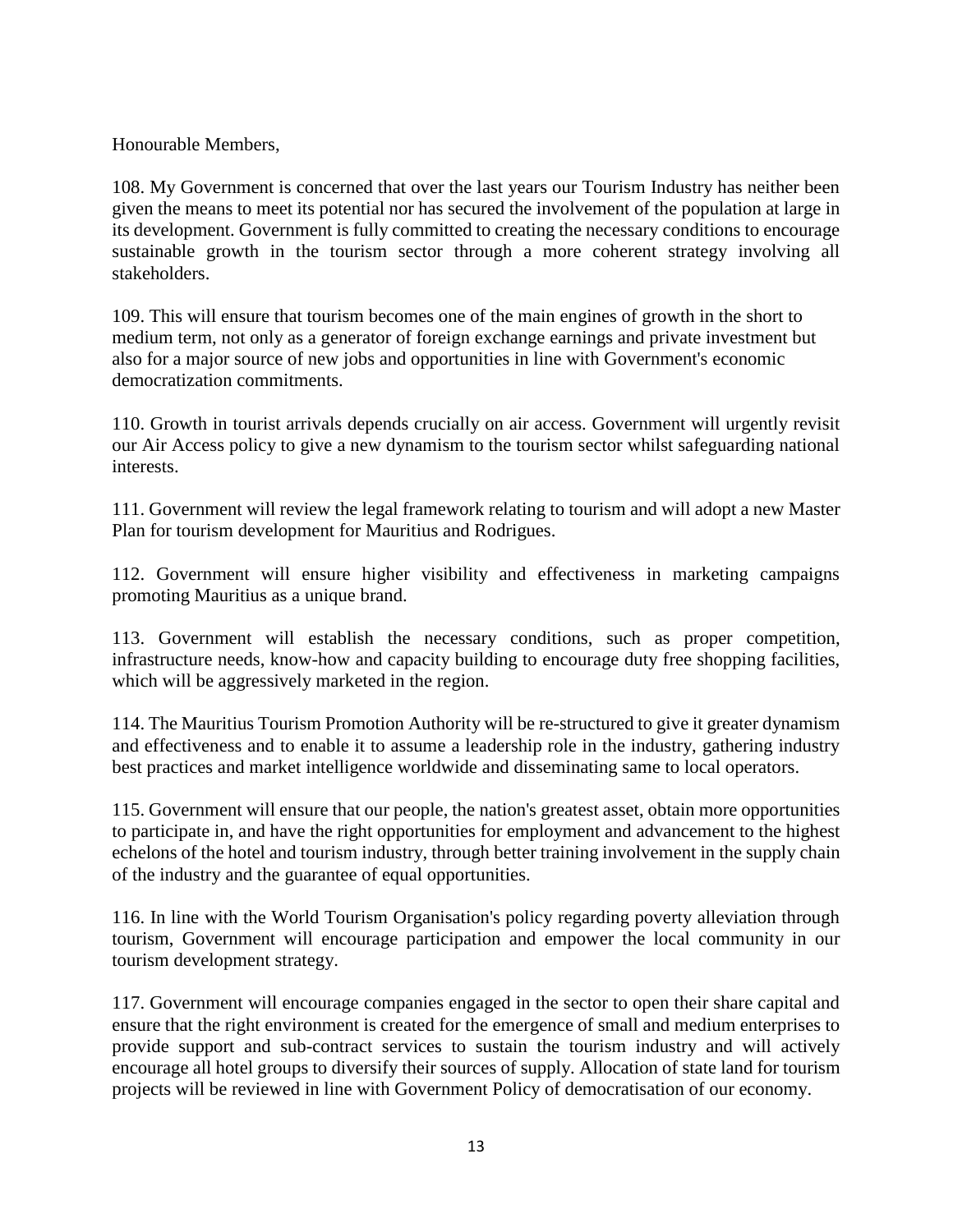### Honourable Members,

118. My Government is fully conscious of the importance of the new economy including ICT to countries like ours. Government is fully committed to provide the stakeholders in this sector with the opportunity to develop it into the fifth pillar of our economy.

119. ICT will help increase national wealth, create new opportunities and jobs as well as promote and democratize access to information. A clear vision, coherent incentive schemes and improved facilities will be put in place to attract international partnerships and train our people. A High-level Strategic Steering Committee will be set up to elaborate and drive at the earliest an aggressive strategy for the optimal development of the ICT sector.

120. Measures will be taken for the accelerated deployment of broadband across the country to decentralize the ICT and IT enabled services industry, to encourage the development of local content and creativity and to facilitate broadband access to companies operating outside BPML's premises. The ICT Incubator Scheme will be reviewed and consolidated to create a more conducive environment for the promotion of a local entrepreneurial culture. Investment in the sector will be further encouraged through the setting up of Venture Capital and Equity Funds. New legislation will be introduced to regulate working conditions in the ICT sector and to promote Business Process Virtualisation.

121. Government will take appropriate measures to promote the export of ICT products and services both on the regional and international markets. A new boost will also be given to Mauritian investment in the region, particularly by Mauritius Telecom as a regional player.

122. Special programmes will be developed for the training of our young people to increase their employability in the ICT sector and to meet the demand of the industry in terms of qualified manpower. A new approach to universal access will be adopted with a view to providing free Internet access to all schools, public libraries and community centres and a common gateway for Internet connectivity to tertiary institutions.

123. Government will encourage the setting up of a National Internet Exchange Point to enable peering of local ISPs and to ensure an efficient usage of Internet bandwidth. A National Information Security Policy based on EU and PIPEDAT (North America) standards will be defined to build and sustain trust for e-Government and e-Commerce applications as well as to develop our ICT industry. A new costing model will be introduced with a view to reducing prices of telecommunication services at the retail level for the benefit of consumers. The introduction of new technologies including wireless technology (WIFI) will beencouraged to enable productivity gains. E-Commerce will be promoted to create new opportunities and employment.

124. Government will take necessary steps to propagate ICT culture and facilitate the emergence of an Information Society and to reduce the digital divide. New incentive schemes for the purchase of PCs will be introduced with a view to increasing the PC penetration rate in the country. The introduction of digital and interactive television and multimedia services such as TV on ADSL and interactive services will be accelerated.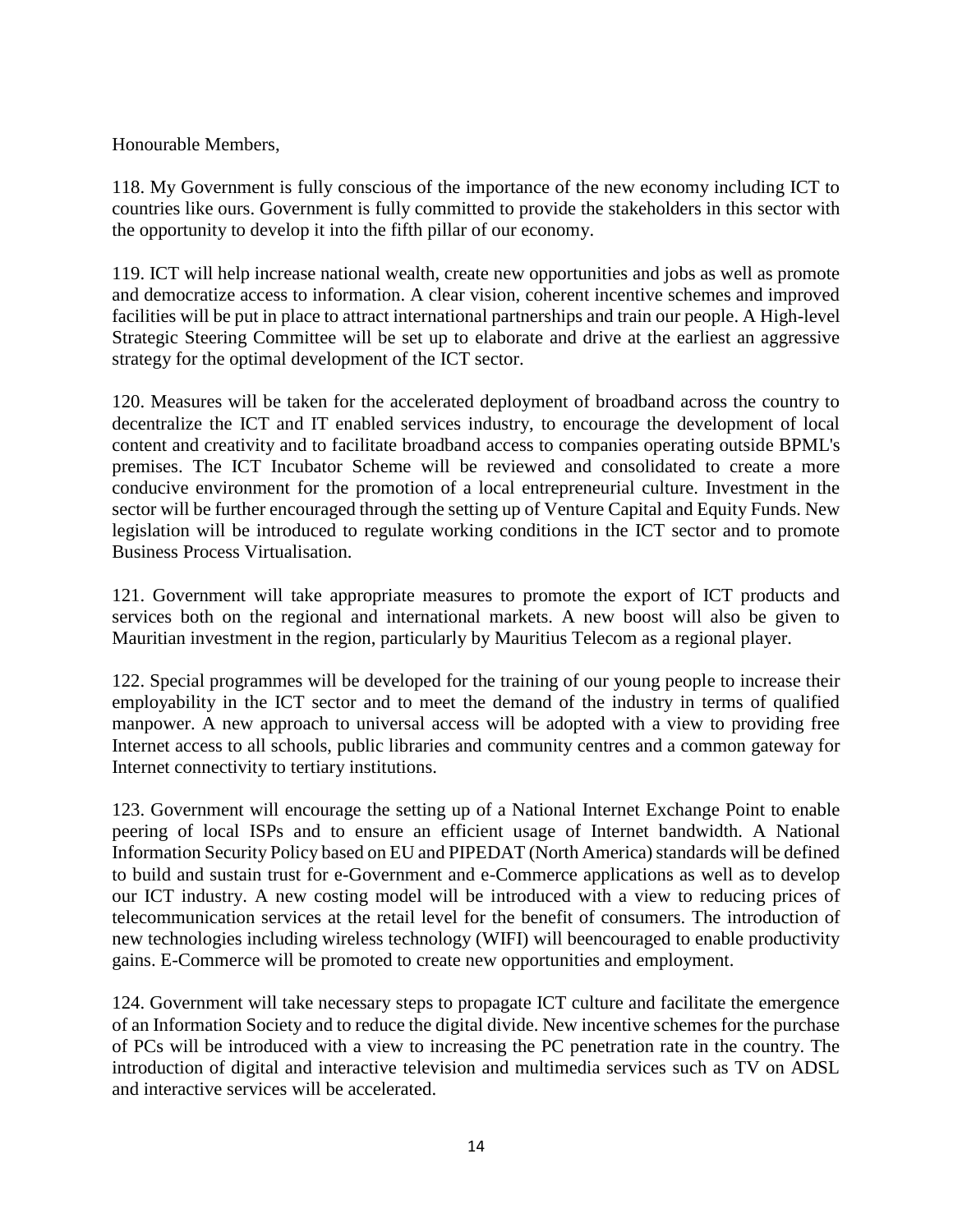125. Government will encourage the setting up of private television channels to enhance pluralism of the media.

126. Government will review the scope of ICTA, NCB and the National Proficiency Programme to ensure optimal performance. The establishment of e-Government will be accelerated and priority given to its introduction in some Ministries and Institutions. The role and scope of Central Informatics Bureau and Central Information Systems Division will be reviewed.

127. My Government will honour the undertaking given to employees of Mauritius Telecom, to enable them to acquire 1% of the shares of the company.

Honourable Members,

128. In view of the dramatic increase in the number of vehicles, urgent consideration will be given to the problem of traffic congestion. This problem is multi-faceted and a package of short, medium and long-term measures will be formulated to address it.

129. Government will work on a viable Road Infrastructure Programme to upgrade and extend road and associated infrastructure to facilitate inland communication, taking into account development underway in different parts of the country.

130. Government will give urgent attention to proposals concerning Alternative Modes of Transport and adopt the appropriate policy in the light of the medium-term and long-term interests of the country.

131. Government is committed to adopting strong measures to improving safety on our roads. Conditions relating to granting of driving licences and law enforcement by traffic police will bereviewed and penalties for road traffic offences will be made stricter.

Honourable Members,

132. The Building Act will be reviewed to update and consolidate the legal framework relating to construction, thus giving a new momentum to the Construction Industry and to Infrastructure development.

133. My Government will promote BOT projects as part of its overall policy to boost Infrastructure Development and encouragement will be given for capacity building to make of our country a regional hub for Professional engineering, Architecture and Quantity Surveying services.

Honourable Members,

134. Government will step up its efforts to enhance the regulatory functions of the Civil Aviation Department. The creation of a separate body to oversee matters pertaining to air navigation services will also be considered. Furthermore the Mauritian Flight Information Region which extends over an area of 9 million square km will be reviewed.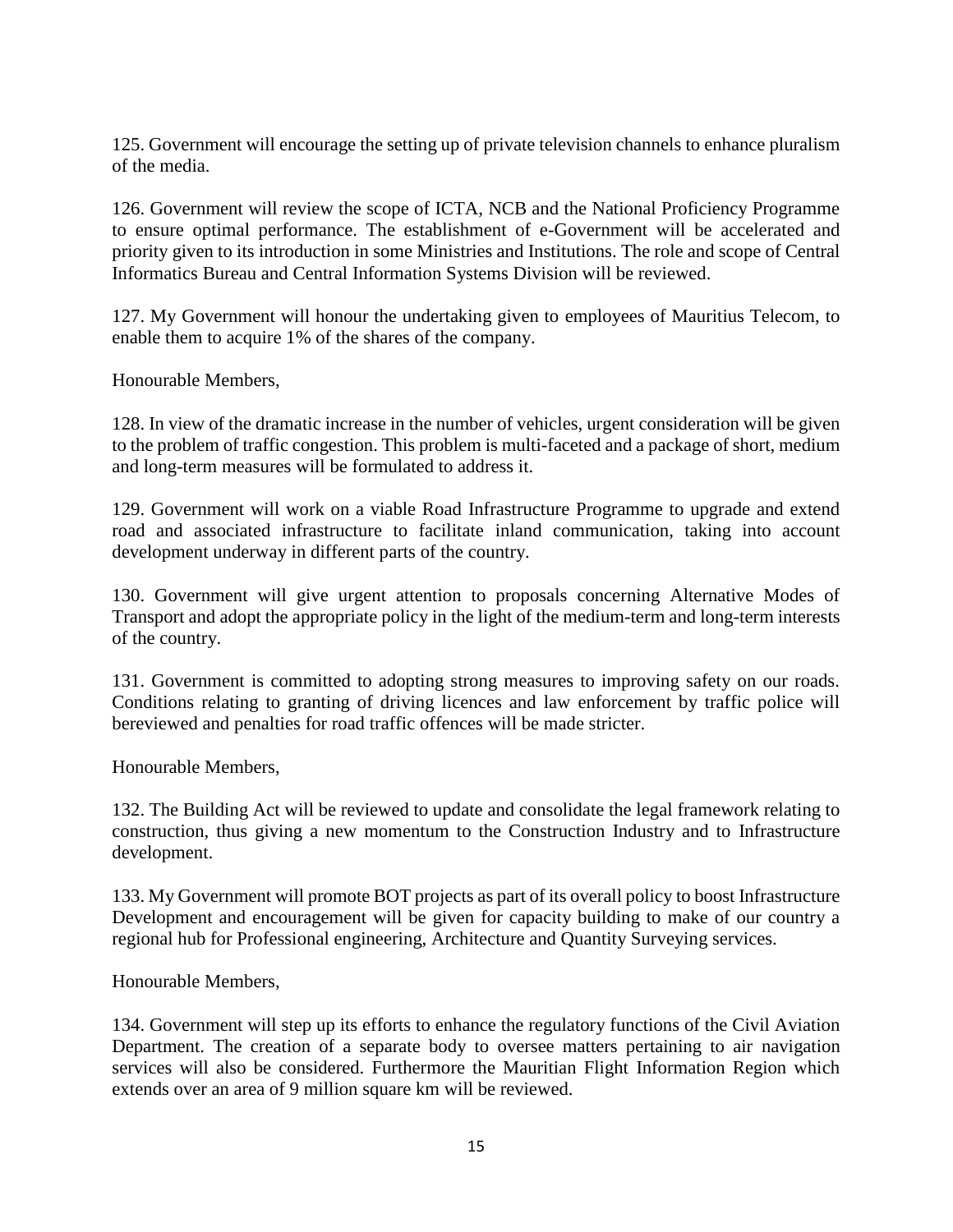135. Airport facilities will continue to be upgraded in order to handle growth in passenger and aircraft movement and freight volumes. Government will revisit the studies regarding the feasibility of an airport in the North.

136. Air transportation plays a critical role in the value chain of the tourism and leisure industry. Government will therefore continue working with all the stakeholders, including airlines, hotels, tour operators and the airport authorities to ensure a sustainable growth of the air transportation sector.

137. Government will encourage Air Mauritius to further strengthen its cooperation arrangements with selected major airlines.

138. With a view to sustaining Government's strategy to diversify the economy and improve economic performance, investment in port infrastructure development will be a high priority.

139. Security measures over the Port area will be further consolidated in line with the recommendations of the International Maritime Organisation.

140. Government will take measures to consolidate Port Louis as a hub port for transshipment activities in the region. The competitive edge of Port Louis over other ports will also be maintained and strengthened.

Honourable Members,

141. In view of the constantly growing energy needs of the country, Government will take action for the timely commissioning of additional power generating plants. The CEB will be encouraged to increase its own production capacity and to ensure security and reliability of supply, at the lowest possible costs. Emphasis will be laid on an enhanced exploitation of renewable energy sources. The potential which exists in Mauritius for wind energy will be optimally exploited to reduce not only the green house effect but also to mitigate reliance on fossil fuel for electricity generation.

142. Government will assess the availability of water resources and apply water management measures geared towards providing a round-the-clock potable water supply to the population throughout the year.

143. Pending the eventual implementation of the Bagatelle Dam Project, the chronic problems affecting water supply in Port Louis will be addressed by the diversion of surplus water from the Midlands Dam. To match the increasing water demand in the west coast region, major infrastructural development works will be implemented including the construction of an important dam and upgrading of the distribution networks.

144. My Government will review the mechanism to ensure timely and economical implementation of wastewater projects. Government will implement free house connection programme in already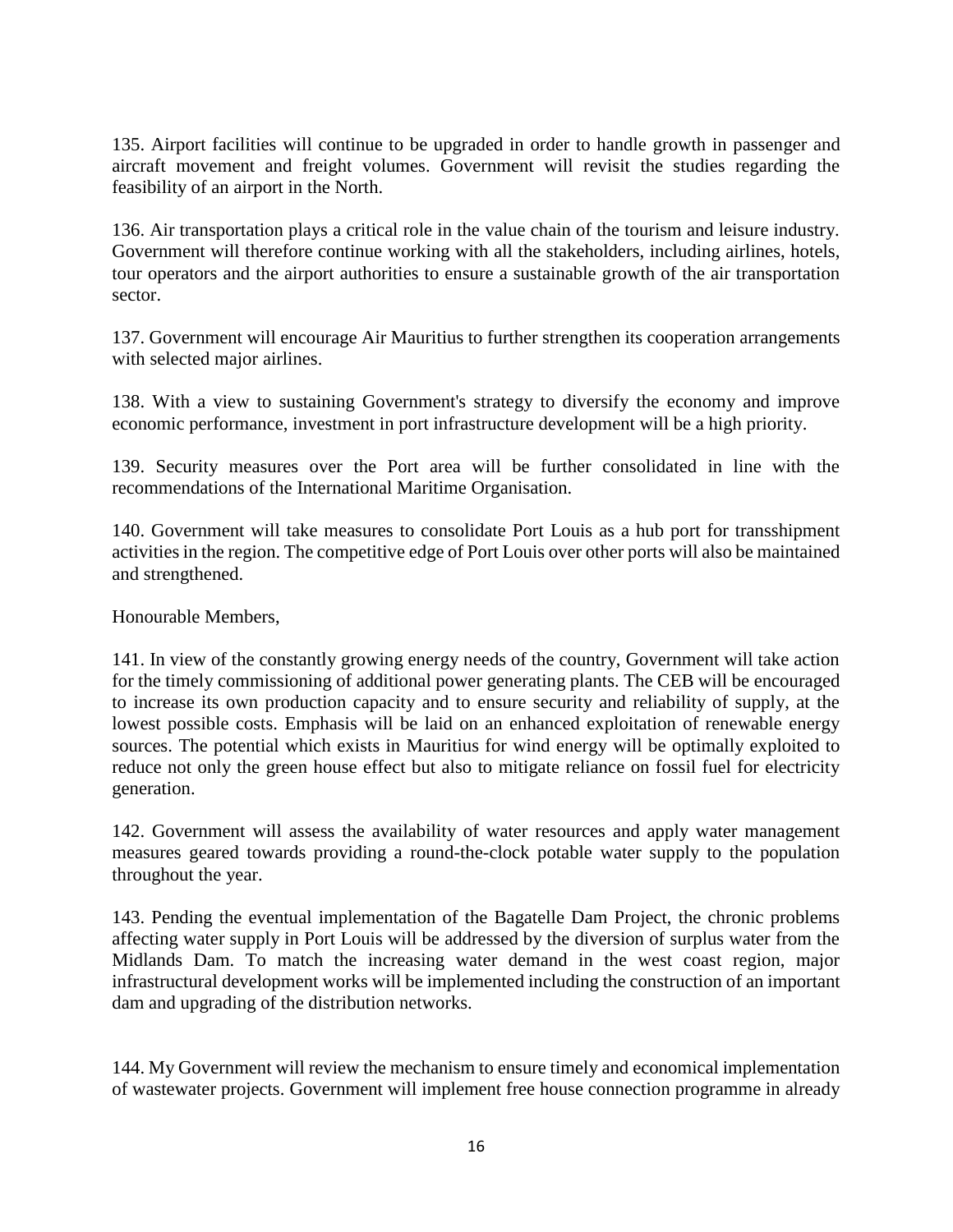sewered areas. These efforts aim at increasing the level of coverage by the public sewer system to 50% before the year 2010, thus enhancing sanitation in the country.

145. Government will elaborate a Master Plan to cater for sewerage infrastructural development in major unsewered residential agglomerations.

146. Government will devise the appropriate instrument and create the necessary conditions for major structural reforms to be brought about in the utility sector. In the process, sector-specific legislations will be passed to allow for harmonization of 22

the utility services operations with the functions of a Utility Regulatory Body. The new framework will create the necessary environment for a free and fair interaction of market forces for the benefit of all stakeholders.

Honourable Members,

147. My Government is committed to carrying out fundamental reforms in education with a view to providing World Class Quality education to enable young Mauritians to be employable in new sectors of the economy, to have more fulfilling jobs and also to be competitive at the international level.

148. Government will undertake a comprehensive review of the curriculum at primary and secondary levels in the light of developments world-wide and our national needs. Government will also review the training and career paths of teachers to enable them to play a key and enhanced role in educational reforms.

149. Government will ensure that teaching of science and technology is given a major boost at all levels so that Mauritians can participate fully in a knowledge-based economy and in research and development programmes in the agro-industrial, pharmaceutical and other sectors.

150. Educational reforms must also include skills enhancement and vocational training as part of the universal provision of world-class education.

151. Government will set up new Polytechnics (Instituts de Formation et d'Education Tertiaire) which will provide post-SC training leading to a Higher National Diploma in areas like tourism, agro-industry, electronics and Information Technology.

152. The role and functions of the Pre-School Trust Fund will be reviewed. A centre for Early Childhood Development will be set up. A phased programme for providing primary schools with a preprimary section will be implemented.

153. Government will take steps to help pupils who experience learning difficulties. A scheme will be set up with the collaboration of volunteers and retired teachers to provide them with the necessary pedagogical support and counselling. Government will also implement a scheme for disabled children to meet their specific requirements.

154. For the holistic development of our school going children, Regional Health and Education Councils will be set up to coordinate all issues pertaining to their health and education.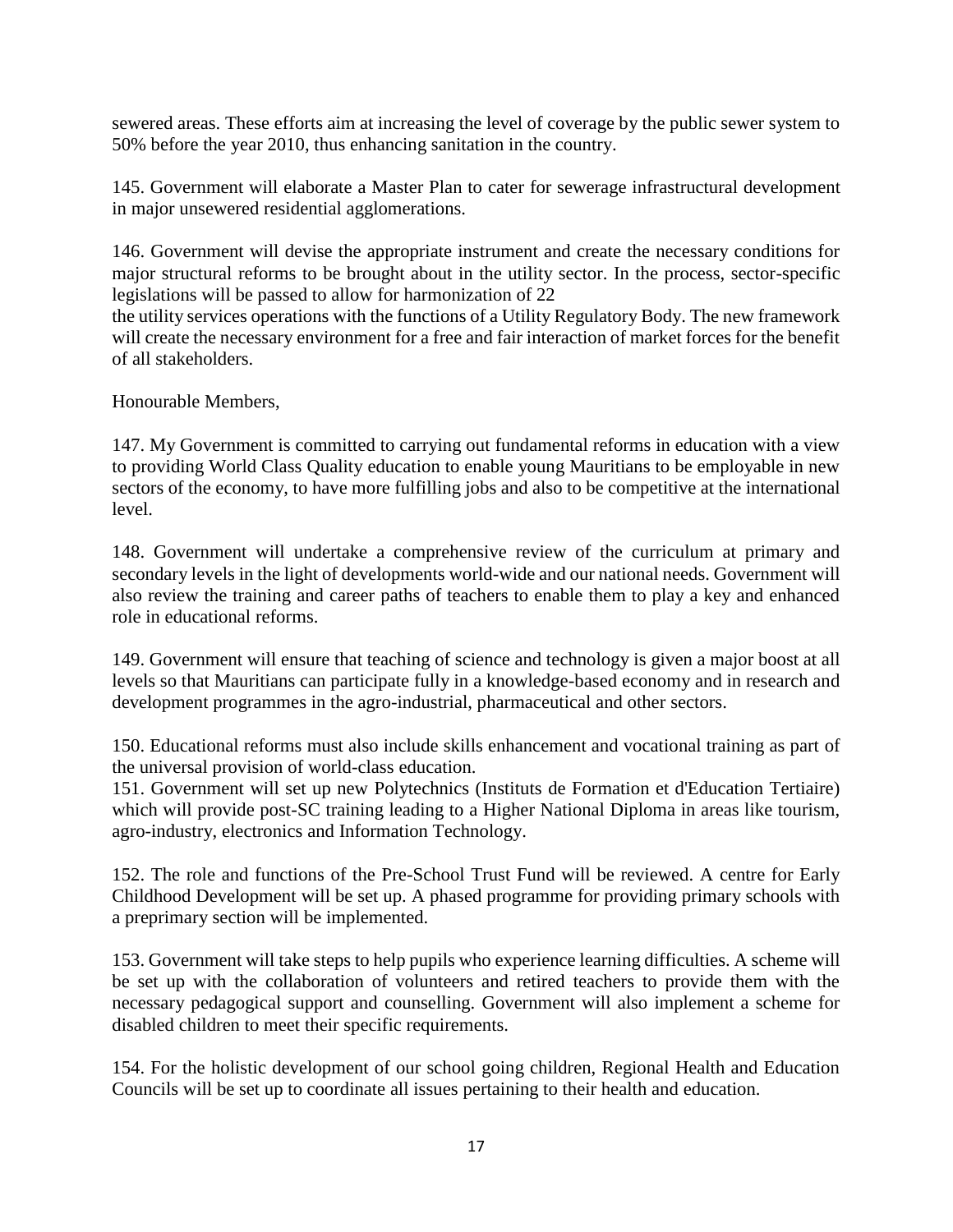155. In order to ensure continuity in the provision of education and ensure an optimal learning environment, secondary institutions will house Forms I to Form VI students.

156. As a logical extension of the introduction of free secondary education in 1977, my Government will ensure that students are provided with free transport to schools. Free public transport will be provided to young Mauritians attending schools and tertiary institutions as from September 2005.

157. Government will formulate a national Human Resource Development (HRD) Plan, which will indicate the human resource requirements and projections for the short and medium terms.

158. Government will encourage the setting up of a Chambre des Métiers for small businesses to have a platform for promoting the interests of artisans and small enterprises.

159. The Levy Grant Scheme will be reviewed with a view to ensuring that a 'value for money' approach is adopted in the promotion of training and Human Resource Development.

160. The current training system will be reviewed to give new directions to Technical, Vocational and Educational Training (TVET).

161. Government will undertake a national study to promote human resource development in small and medium enterprises with a view to supporting growth in that sector.

162. Government will put in place appropriate mechanisms to ensure that training dispensed is in line with international norms and standards.

163. At the tertiary level, a new strategy for enhancing research and development responsive to national needs will be formulated. Government will publish a White Paper on the future of tertiary education.

164. The mission and role of the two existing universities will be reviewed such that their activities will focus on undergraduate and post-graduate studies, research and development andconsultancy. Our Universities should emerge as reputable regional and international institutions.

165. A Tertiary Education Loan Scheme will be introduced with a view to ensuring equity of access of students wishing to pursue post-HSC studies in both the public and recognised private institutions in Mauritius.

Honourable Members,

166. Government's central priority will be to provide universal, accessible and efficient health services with due emphasis on the concept of 'customer care'. My Government will put in place the required infrastructure for each patient to be served with compassion, efficiency and courtesy. In this context a fully equipped Directorate of Medical Services will be set up for the global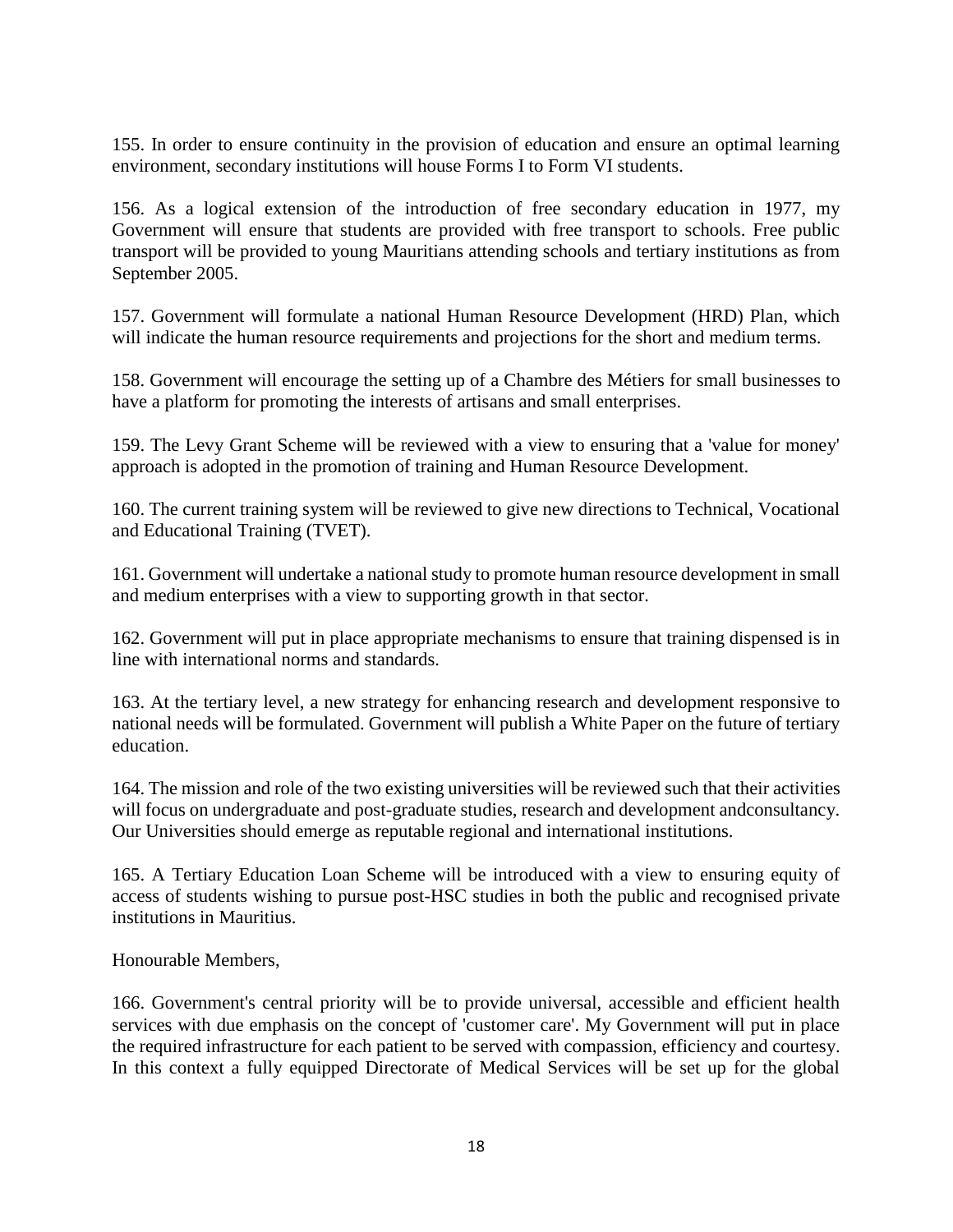management of health services and to follow up on projects. A Patient's Charter setting out the rights of the patient to information and quality care will also be implemented.

167. In view of providing quality health care, Government will reform the casualty units with adequately trained personnel in order to relieve casualty service from bottlenecks and ensure they are geared towards patient-friendliness and professionalized service. Services in health care centres will be computerised with the aim of providing patient and management information as well as enabling the elimination of resource wastage.

168. Government will set up a Medical Trust Fund to replace the existing scheme in order to provide assistance to deserving patients who require investigation and treatment overseas.

169. During the last few years, health services have been characterised by a lack of a global vision and a lack of attention to targeted primary health care. With a view to revamping primary health care my Government will place due emphasis on a rigorous and efficient system of preventive health care via the delivery of specific services such as school health education and the larger dissemination of health information to the public.

170. HIV / AIDS proliferation statistics are alarming and show that this matter has been sorely neglected. Government will treat this as a major concern of utmost priority. In this context, significant reforms will be brought to the 'AIDS Unit' and to the 'Sexually Transmissible Diseases Unit' in order to tackle this concern with the focus and seriousness it deserves. Government will also set up a modern de-intoxication centre.

171. Government will set up a National Service Framework for Diabetes. The necessary structure, with comprehensive and achievable objectives will be set up both at national level and in the hospital regions.

172. My Government will place special emphasis on the health and proper development of children. To this end, a specialised Children's Hospital staffed with specially trained personnel will be set up. Government will also review Maternity services and will set up intensive neo-natal services at the Nehru and Jeetoo hospitals.

173. My Government will implement measures to promote the well being of health care professionals and to prevent the current brain drain in this sector. An incentive system for doctors covering insurance, home-loans and education-loans will be set up. Moreover, Government will promote and encourage the setting up of Private Colleges of Nursing.

174. My Government will also undertake several other projects pertaining to the review and upgrading of Physical Infrastructure with the aim of modernising health services across the country. In this context, the Jeetoo, Mahebourg and Flacq hospitals will be revamped and modernised.

175. Government will give active support to animal welfare and encourage the upgrading of facilities to provide for a proper Animal Hospital

Honourable Members,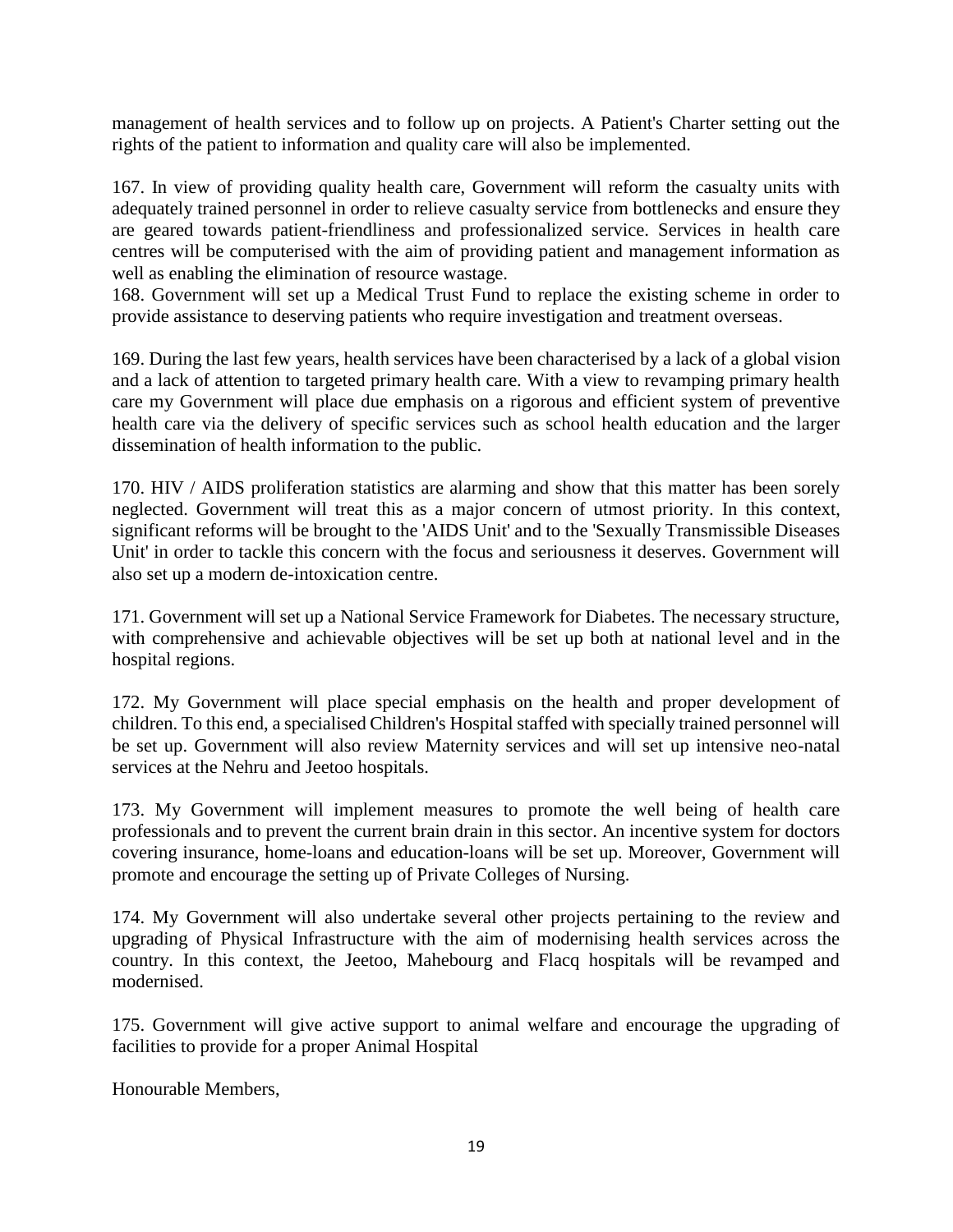176. With a steadily ageing population we face daunting challenges in social security. My Government's policy underpinned by a deeply humanist philosophy and determination to ensure that our elders enjoy dignity and respect in their retirement. In this context Government will end the humiliation previously imposed on pensioners by abolishing the targeted approach and reinstating universal pension to all pensioners. My Government will also provide free public transport to pensioners during specific time periods.

177. In order to boost activities in private retirement schemes, Government will provide additional fiscal incentives to those contributing to individual pension plans. To the same end, the eligibility criterion for the portability of occupational pension plans will be reduced from 5 years to 2 years.

178. In view of the looming pension funding challenge Government will spearhead a discussion forum with relevant stakeholders or their representatives in order to review the reforms required to ensure the long-term sustainability of our universal retirement system.

179. Government will conduct a regulatory audit of all existing legislations concerning pension plans in view of rationalising the regulatory framework for this sector.

180. Government will pay particular attention to measures which will help in providing the right living environment for pensioners. In this context fiscal incentives will be provided to young couples taking responsibility under their roof for care given in respect of their elders. The setting up of private homes will also be encouraged through appropriate Development Certificates in the health sector.

181. Government will adopt a series of measures pertaining to the enhancement of the quality of life for pensioners. These will cover education, enhanced legal protection against violence and inter-generational solidarity.

182. My Government wishes to promote the concept of an inclusive society and thus physicallychallenged people will need to be better integrated in mainstream society. Government will implement a host of measures to that effect. These will include the active promotion of the recruitment of physically challenged people throughout all spheres of employment.

183. Government will promote national solidarity through a number of measures including the setting up of an NGO Academy, which will act as a forum for voluntary work and other civil society activities.

Honourable Members,

184. My Government is committed to creating the necessary conditions for the setting up of decent social housing at a reasonable and affordable cost. This will include adequate planning of living space, basic services and amenities, security and access to transport, shopping facilities and education.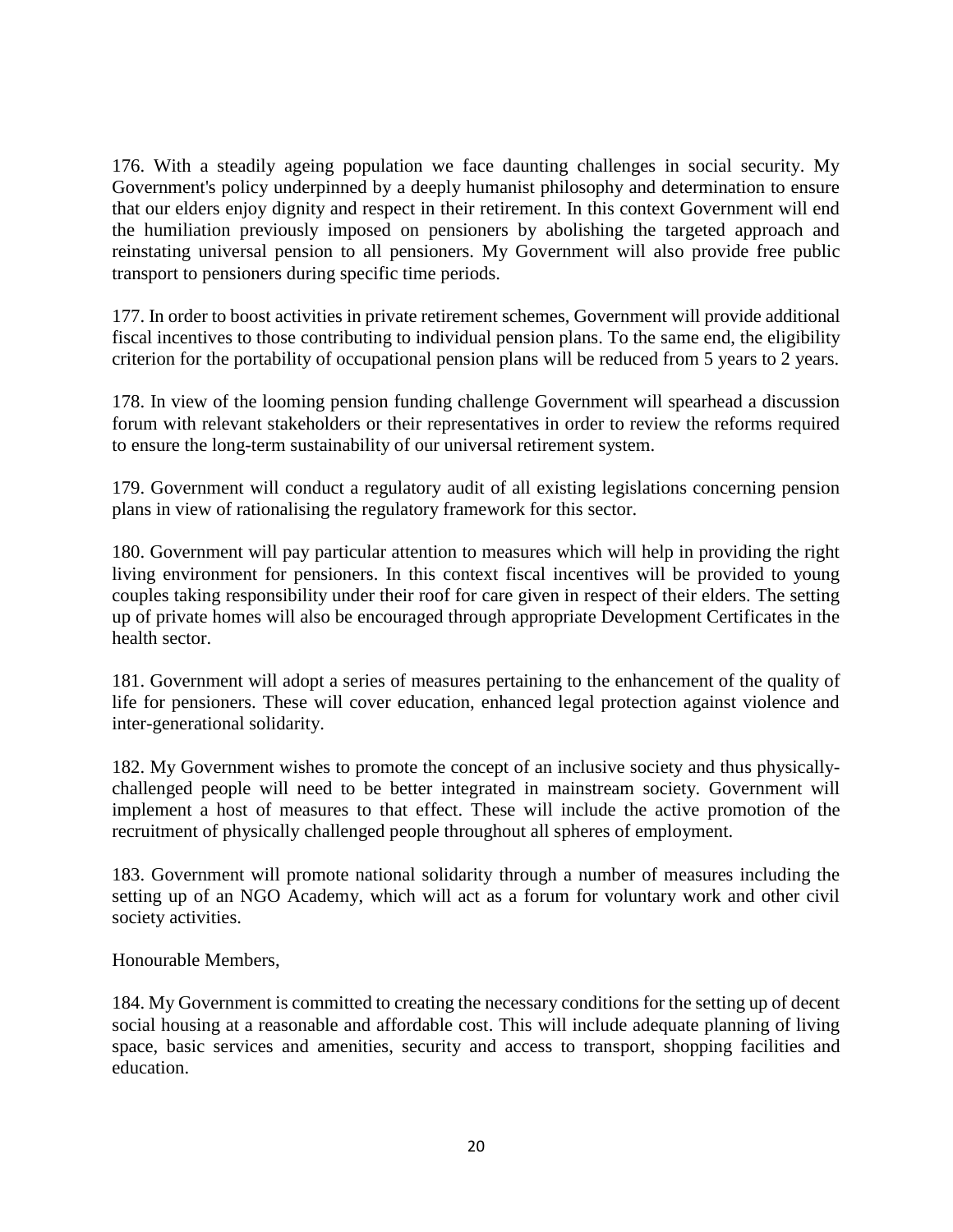185. My government will protect the rights of every family to a house as well as protection against the disintegration of the family unit, against violence and insecurity.

186. Government will therefore lay emphasis on the construction and development of social housing.

187. A systematic planning of land availability and utilisation will be introduced and a Land Bank for housing will be set up.

188. Government will remove the legal and socio-economic constraints to equitable access to land ownership and will particularly facilitate, through fiscal incentives, the access of women to land ownership.

Honourable Members,

189. My Government is fully committed to the cause of environmental protection as an essential component of its economic development policy and will undertake a review of the National Environmental Strategies (NES) to incorporate and facilitate implementation of recent commitments taken at regional and international level, among others.

190. Government will ensure, by providing the necessary institutional and legal framework, that our obligations under various multilateral environmental agreements especially on chemicals, biodiversity, climate change, sea level rise, ozone, and hazardous wastes, are met.

191. The Environment Protection Act will be reviewed so as to provide for an enhanced legal framework. Strategic Environment Assessment of major national developmental projects would provide the required tools for better environmental planning.

192. Government firmly believes that the implementation of sustainable development activities can only be successful through enhanced consultation with and participation of all stakeholders inclusive of the civil society. A consultative network mechanism will be set up to that effect.

193. As a Small Island Developing State, Government will give due consideration to resource accounting and the development of vulnerability and sustainability indices.

194. Government is committed to upgrade the physical environment across the country with a view to improving quality of life and

the aesthetic and social values of our environment. Special attention will be given to the state of our rivers, including the causes of pollution and degradation. These amenities will also provide for additional leisure, which can also boost the tourism sector.

195. Government will ensure that risk assessment and management of extreme weather events, through the exchange of meteorological information between the National Meteorological Services in the region and the world, are done more rapidly and effectively.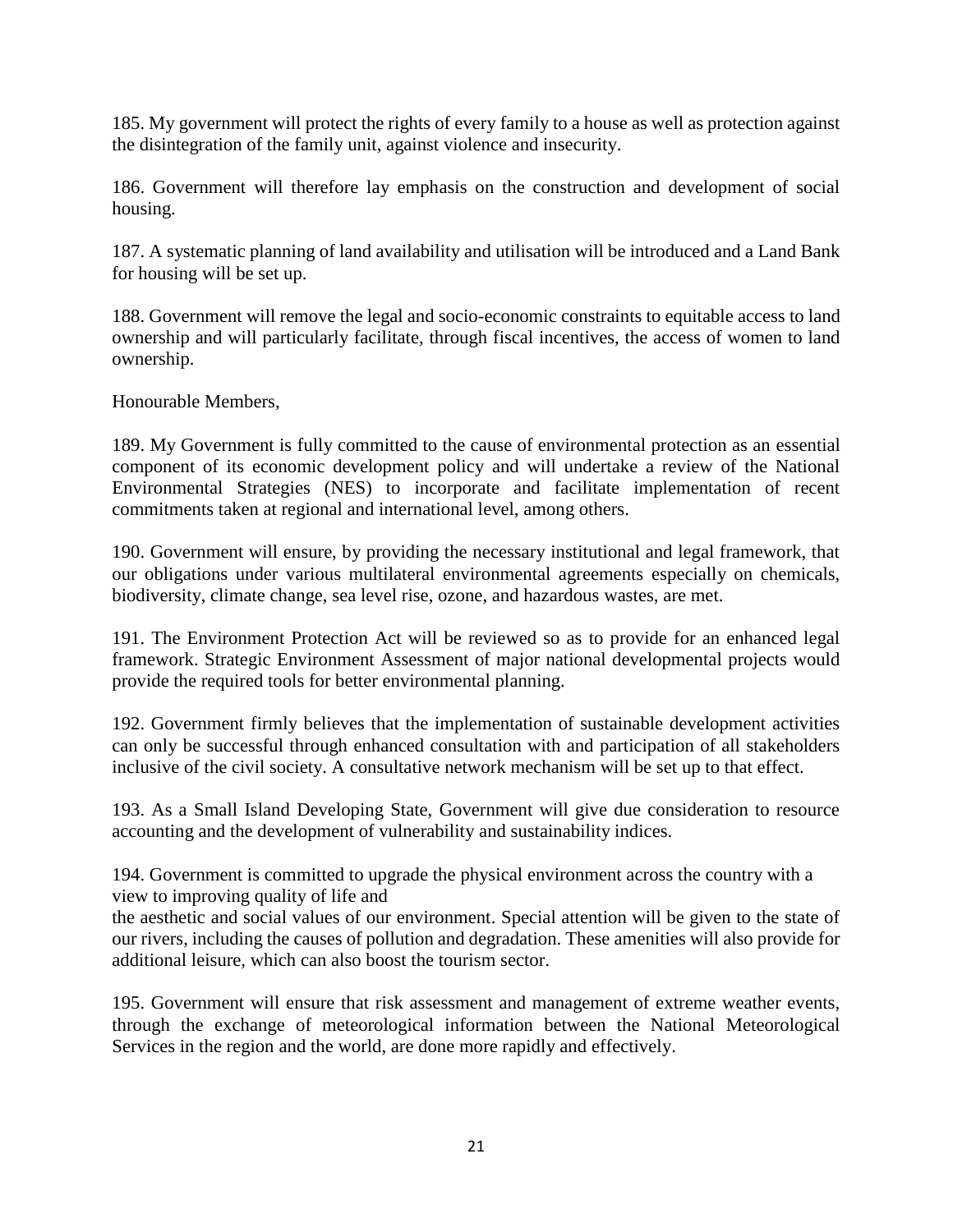196. Government will also ensure that, following the UNESCO meeting on the establishment of a Regional Tsunami Warning and Mitigation System in the Indian Ocean, a National Tsunami Warning Centre will be set up in Mauritius; an inundation map will be prepared with a view to defining the vulnerable areas of the coastal region in the event of a Tsunami and an Evacuation Plan will be established. A public awareness campaign will also be put into place to sensitise the population, as well as foreigners visiting the Republic of Mauritius, on mitigation measures to be taken whenever there is a threat of a Tsunami or other natural disasters.

197. Government will acquire the necessary and most appropriate instruments, such as a seismometer to monitor seismic activities in the region.

198. Government will strengthen the role of the National Development Unit with a view to making it more effective in providing basic infrastructural needs and amenities to our people especially those living in deprived regions.

199. A survey will be carried out to identify the most pressing needs of the population in terms of road network, sports infrastructure, cremation grounds, community centers, market fairs, multipurpose complexes, drains and other social amenities.

200. A five year plan will be prepared in consultation with the Parliamentary Private Secretaries and forces vives in respect of each constituency and Government will embark on the implementation of the projects so identified on a phased basis with priority being given to the most urgent projects.

201. Government will rehabilitate and modernize the existing basic infrastructural facilities and amenities. Such initiatives arefundamentally aimed at enhancing the quality of life of people and at reducing the gap between rural and urban areas. Government will also accelerate the implementation of the Land Drainage Programme to alleviate flooding problems in flood prone areas.

202. My Government is committed to a long-term policy to decentralise economic and administrative activities across the country. This will enable more of our fellow countrymen to work closer home and in a more conducive environment, will reduce traffic on our roads, give a boost to regeneration of local economies and reduce disparities between various regions of the country. To this end Government will appoint a Decentralisation Task Force within the Prime Minister's Office to monitor and drive efforts to spread administrative and economic activities across the country.

203. My Government will introduce reforms in the industrial relation framework with a view to ensuring our international competitiveness and maintaining our social and economic stability.

204. For an effective tripartism, my Government will strengthen dialogue with social partners.

205. Government will set up an Employment Equity Commission to oversee the application of equitable principles with regard to employment in both the private and public sectors.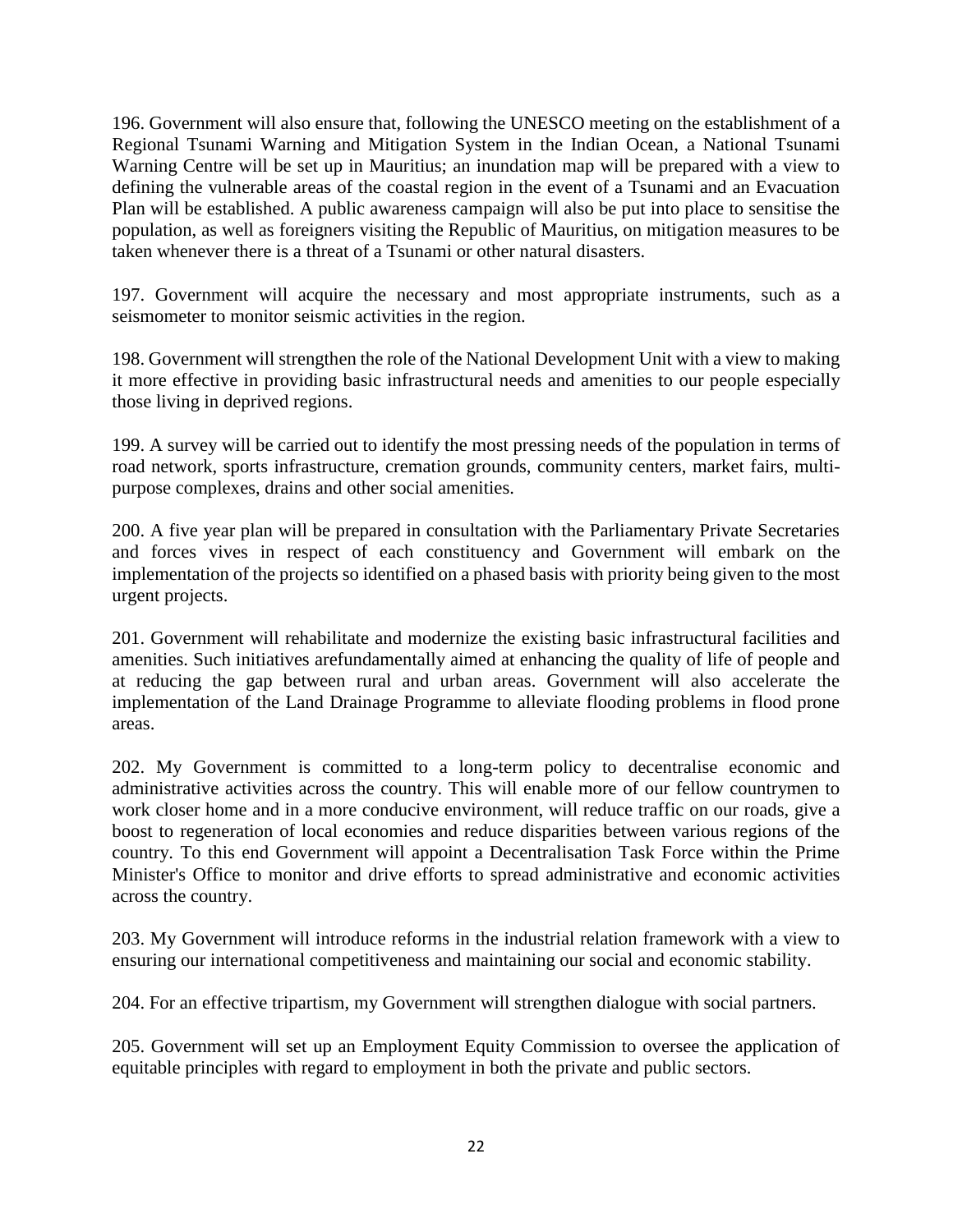206. Appropriate amendments will be made to the Occupational Safety, Health and Welfare Act with a view to enhancing the standards of Occupational Safety and Health at places of work. New regulations will be promulgated pertaining to noise at work, electricity, safety signs and colours, control of Asbestos and hazardous substances. More emphasis will be put on preventive inspections in existing sectors such as agriculture, construction, manufacturing, transport and communication. In this context, more attention will be given to emerging sectors like IT and call centres. Processing time of accident investigation cases will be cut down to enable quicker relief to employees.

207. Welfare schemes to improve the standard of living of EPZ workers and their families will be strengthened. In order to complement government effort in forging IT culture, the computer loan scheme will be consolidated for the benefit of the workers and their families.

208. With a view to promoting employment, entrepreneurship and training of vulnerable groups, sensitization programs will continue to be organized in vulnerable areas with the collaboration of NGO's.

209. Government will set up a Cité des Metiers which will act as a resource center and one stop shop for jobseekers, students, workers, and members of the public who seek information on job opportunities, training and further education, lifelong learning possibilities, career guidance, change of profession and self-employment. Government will also support schemes for the training of jobseekers in the textile sector.

210. Government will ensure that comprehensive job vacancies surveys are carried out so as to gather data that will facilitate job placement.

Honourable Members,

211. In line with the Government's philosophy to promote social justice, gender equity and human development, it is essential to mainstream gender in all Government's programmes and policies.

212. Conscious of the need to enhance women's advancement, Government will sustain its actions towards the social, economic and political empowerment of women. Projects will be geared towards entrepreneurship development whilst the emphasis will be on capacity building, with specific schemes for non-working mothers. Government will implement policies and programmes tailored to the specific health-related needs of women.

213. In view of Government's commitment to reinforce the institution of the family, Government will adopt a National Policy on Family. Concurrently, the enforcement mechanism of the Protection from Domestic Violence Act will be strengthened to provide better services to victims of domestic violence. A Family Court will be set up where family-related disputes will be settled in a more conducive and specialised environment.

214. To better safeguard the rights of children, Government will adopt an appropriate National Children's Policy and an action Plan, whilst focusing on early Childhood Development and Parental Empowerment Programme. In order to promotesupport services to enable women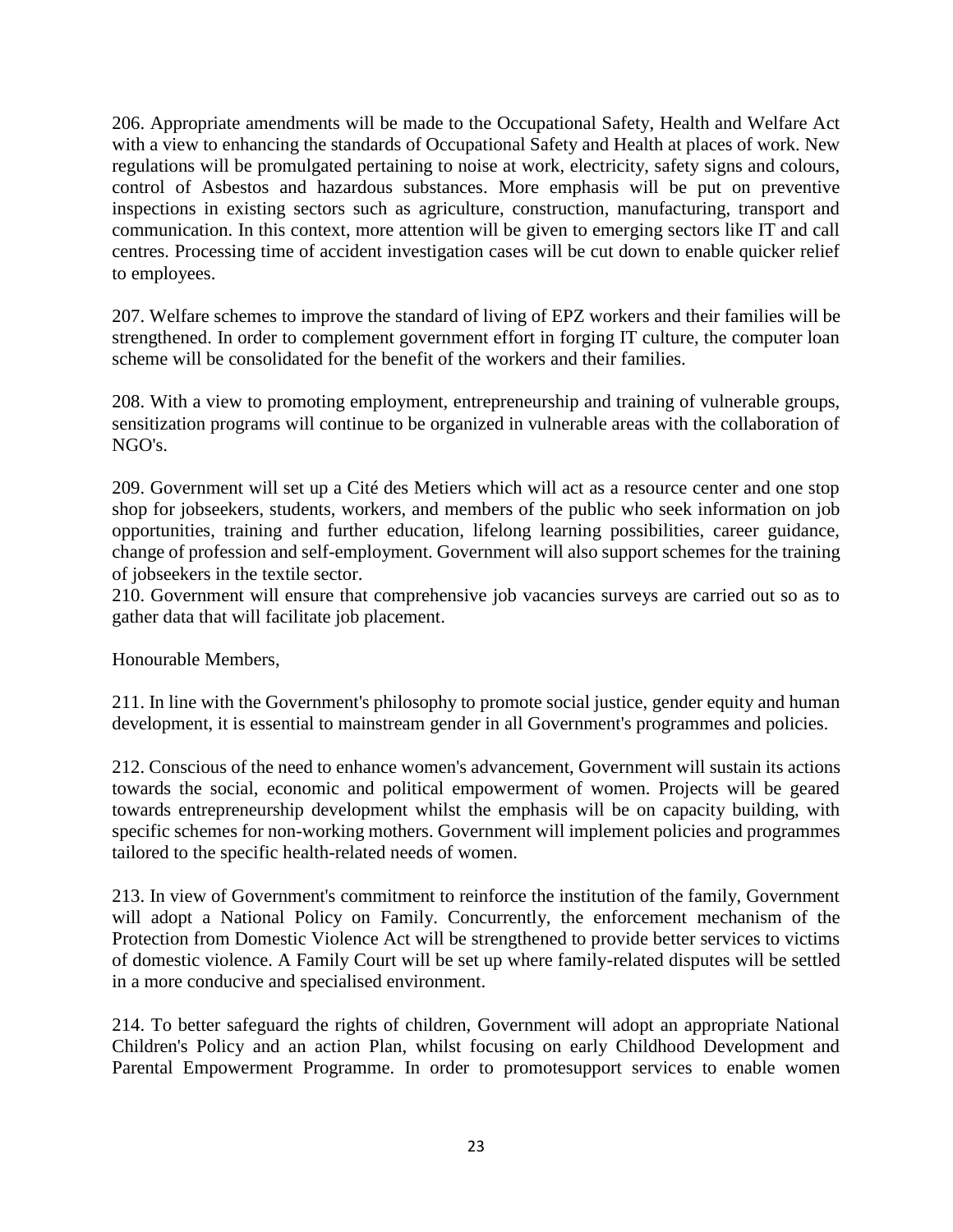reconcile work and family responsibilities, Government will consolidate Day Care Centre facilities.

215. With a view to addressing the scourge of commercial sexual exploitation of children and substance abuse, Government will initiate related projects coupled with aggressive sensitization campaigns.

### Honourable Members,

216. With a view to enabling the development and general welfare of the youth who constitute the pillar upon which a nation is built, youth policies will be reviewed. Emphasis will be laid on national unity, social integration of youth, empowerment and skills improvement as well as creation of opportunities for their personal growth.

217. The operation of Youth Centres will be revisited and the present network will be expanded so as to cover all regions of the country in order to bring their services closer to young people.

218. Government will lay emphasis on the need to diversify, democratise and develop a wide range of new recreational activities. More opportunities will be provided for young people to benefit from training courses in entrepreneurship and business practices.

219. Government will create the necessary environment and conditions for the democratisation of sports with a view to encouraging the development of a sports culture. Government will adopt a National Sports Policy with a view to giving a new orientation and boost to the sports sector and for optimum utilization and proper maintenance of sports facilities.

220. The sports cadre will be reorganized with a view to enhancing efficiency and effectiveness in the delivery of different services and technical support to the sporting community. The concept of regionalization will be reviewed with the active partnership of all the stakeholders. Measures will be taken to enable the public to have greater access to government-owned sports infrastructure.

221. Special attention will be given to the provision of appropriate equipment and technical back up in sports installations to enable users to train in the best possible conditions. An audit of existing sports infrastructure will be carried out with a view

to establishing a database for better planning and coordination at national level with regard to construction of new sports complexes.

222. The operation of the organizations falling under the aegis of the Ministry will be revamped in order to increase efficiency and effectiveness in providing better and quality services to the different stakeholders.

223. Appropriate incentives will be provided to High Level athletes to encourage them to achieve excellence in their performance at international level. The Ecoles des Sports and National Training Centres will be revisited in order to provide effective coaching and advanced training opportunities to promising young athletes as well as to top athletes.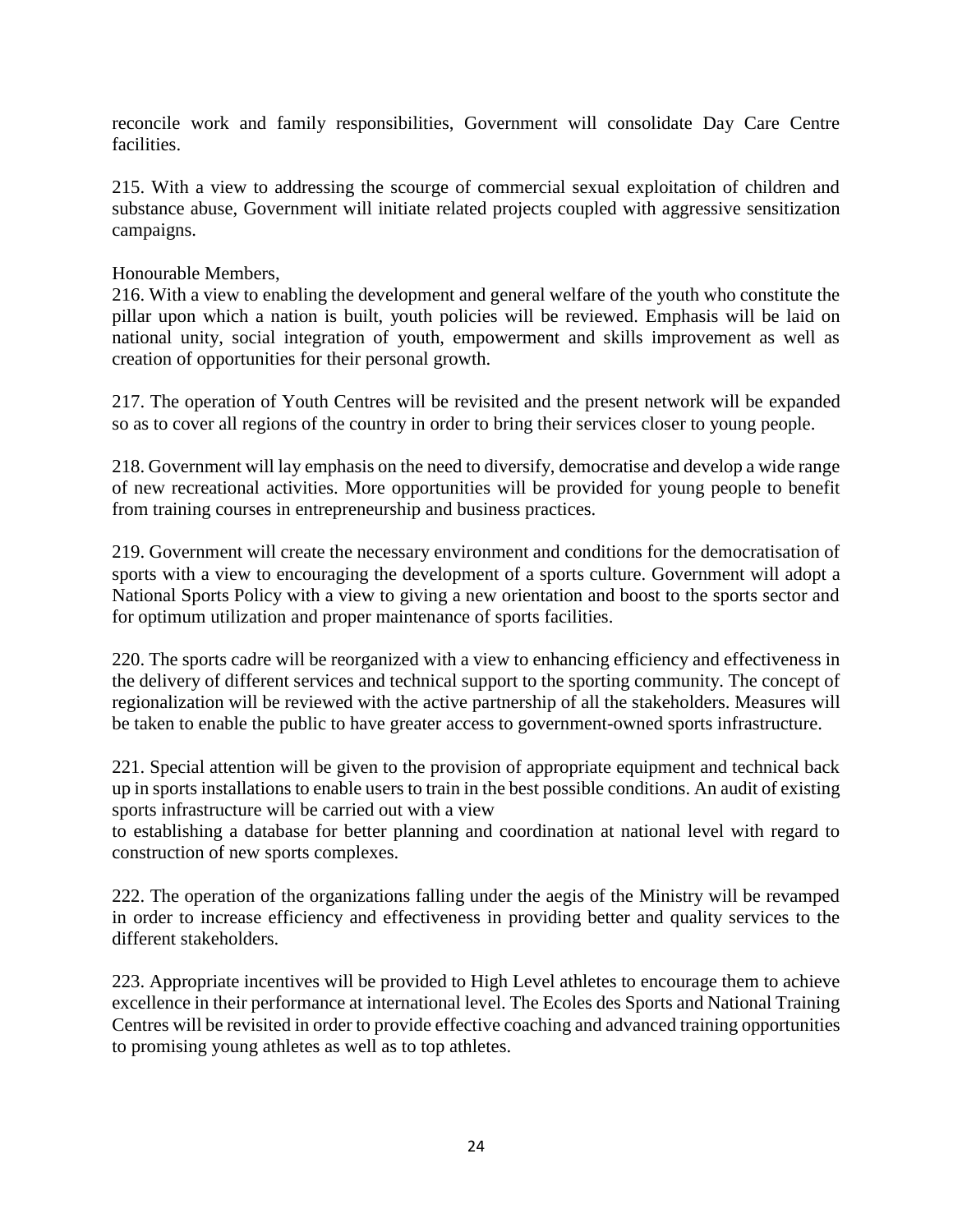224. Greater attention will be given to the participation and involvement of women and persons with disabilities in sports. A new impetus will be given to school sports as this provides a breeding ground for potential and upcoming High Level athletes.

225. The Sports Act will be revisited to ensure that it meets the aspirations of the sporting community.

226. Leisure activities are an essential component of a balanced society. Government will initiate action for the setting up of the appropriate leisure infrastructure and activities nationwide with emphasis on accessibility and affordability.

Honourable Members,

227. Our cultural pluralism has always been a source of great pride. Government will focus on reinforcing our multiculturalism, on celebrating our cultural and linguistic diversity as well as our multiple identities. Government will not follow the past practice of compartmentalising and fragmenting our social fabric, and will instead implement policies aimed at promoting national unity.

228. Government will promote artistic creation in various forms such as painting, sculpture, music, drama, theatre, writing etc. A Musée de l'Image will be set up after consultations with relevant stakeholders. In addition Government will also facilitate the setting up of a Concert Hall in Port Louis as a BOT project.

229. Our historical heritage is of great value and is in need of greater understanding, promotion and dissemination. In this context aGenealogy Institute and an Immigration Museum will be set up. Government will also regroup the National Archives, the National Art Gallery and the National Library under one roof.

230. Government will encourage the development of cinematographic art through the emergence of a Mauritian cinematographic industry with international partners. New legislation on the cinema industry will be introduced.

231. In order to address issues pertaining to historical grievances, Government will set up a Truth and Justice Commission to establish the facts regarding slavery and indentured labourers and to make recommendations with respect to reparations for the descendants of slaves and indentured labourers.

Honourable Members,

232. Conscious of the fact that the Local Government Act 2003 will create injustice, Government will repeal the Act and replace it by a new Local Government Act based on democratic principles and providing greater autonomy in the management of the affairs of local authorities.

233. Local Government elections will be held as early as possible and the grant-in-aid formula will be reviewed so as to eliminate overlapping and thereby reducing all disparities between urban and rural areas.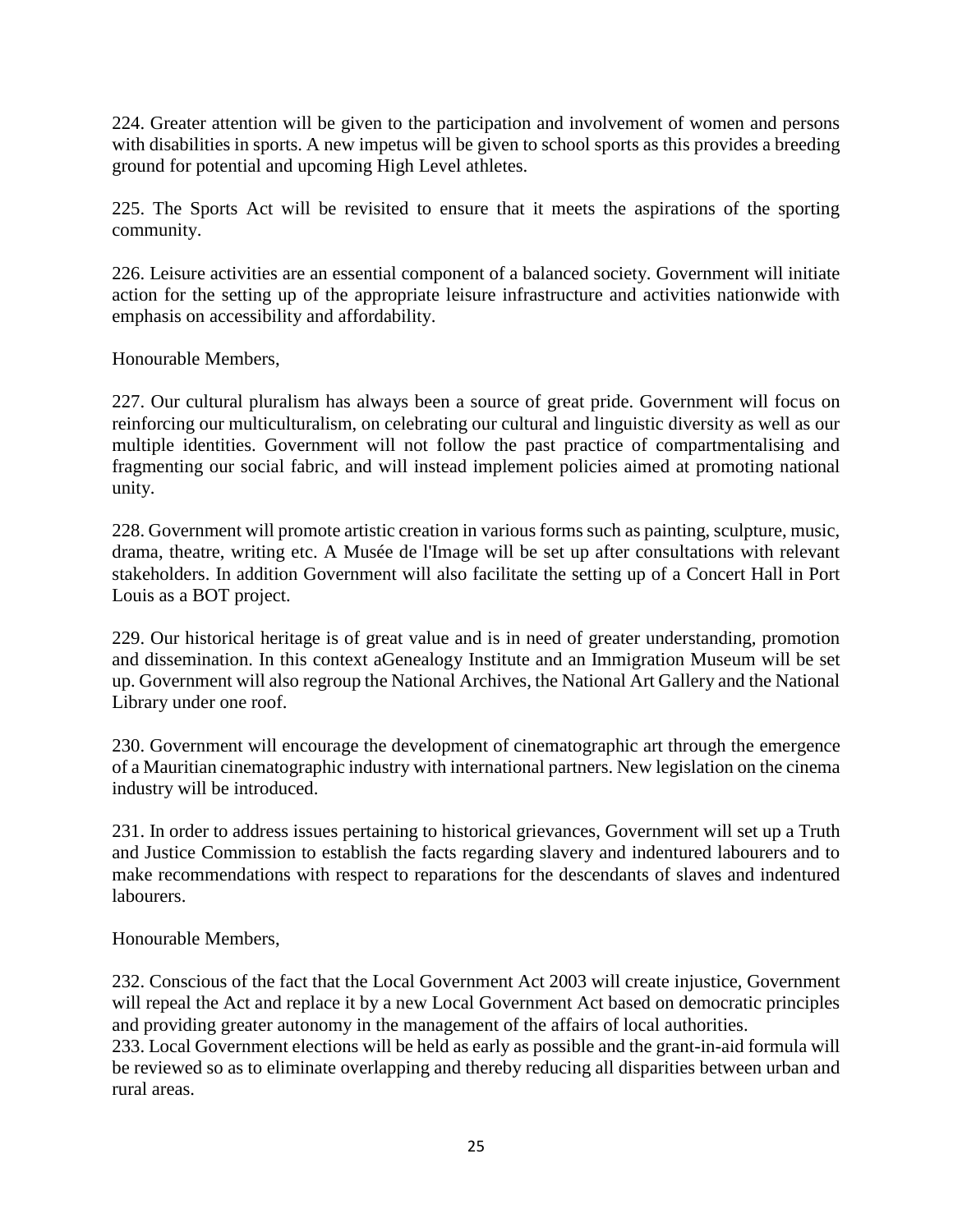234. Government will strive to ensure community participation in the management of the affairs of local authorities and to provide a decentralized on-line service.

235. Government will review the constitution and powers of the Local Government Service Commission so as to ensure equity and justice in recruitment.

Honourable Members,

236. My Government will propose a Rodrigues Regional Assembly (Amendment) Bill to address the issues that have cropped up in the course of the last three years since the establishment of the Rodrigues Regional Assembly.

237. Special attention will be given to the development of Rodrigues and full support will be extended to the Rodrigues Regional Assembly and to the Outer Islands Development Corporation tosustain social and economic development of all parts of the territory of Mauritius. In this respect, Government will review leases and concessions granted over Agalega to ensure that national interests are safeguarded.

238. Projects to further improve the living conditions of the residents of Agalega will be implemented and residents will be encouraged to develop small business activities.

239. Mauritius has experienced tremendous increase in fire hazard as result of its development. It is, therefore, imperative to develop the Fire Services, both in terms of static and dynamic resources, to meet the new challenges. New fire stations will be constructed and dynamic resources will be reinforced and upgraded.

240. Government will pay particular attention to the actualisation of the National Solid Waste Management Programme and implementation of a waste management system based on reduction/minimisation initiatives. Emphasis will initially be laid on waste reduction, sorting and an improved collection system and subsequently on recovery through recycling, composting and re-use. Furthermore, Government will consider sympathetically the plight of the inhabitants of Mare Chicose in the light of the findings made in earlier reports.

241. Government will set up two green waste composting plants as this is likely to divert a significant amount of organic wastes from the waste streams, thus lessening the reliance on land filling.

242. Government will pay special attention to the construction of new waste management facilities and the modernization of existing ones. Consideration will be given to the construction of a hazardous wastes interim storage facility. Government will also construct new transfer stations to replace the existing ones, which have very limited possibilities for upgrading and extension.

243. Government will provide appropriate infrastructure and facilities on public beaches in collaboration with relevant stakeholders and wider public-private partnership schemes.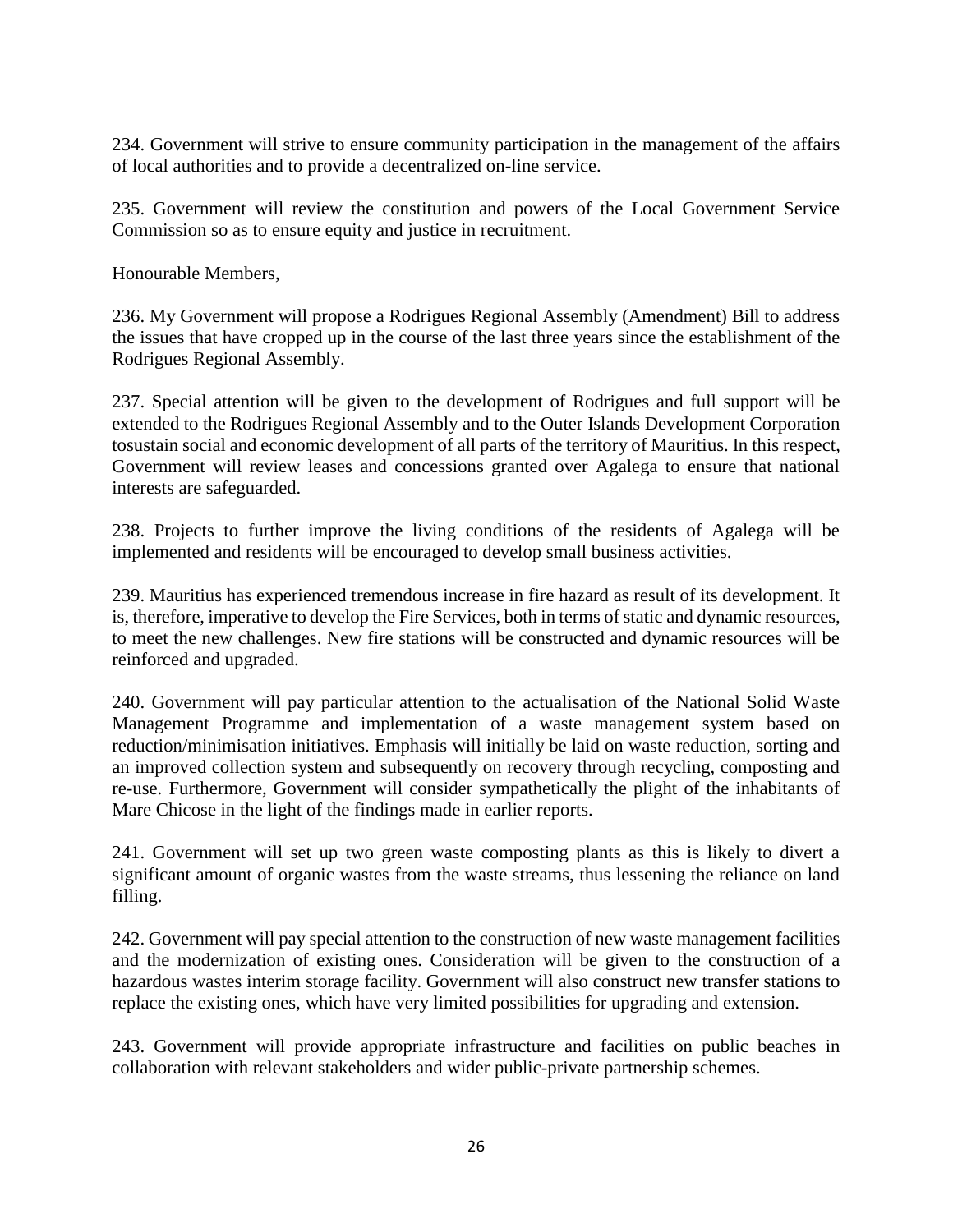Honourable Members,

244. My Government is alive to the need for a system of justice, which is efficient, accessible to the Mauritian nation which it purports to serve and contributes to the stability and unity of the nation. My Government will put an end to justice à deux vitesses.

245. The Mackay Commission reported in 1997 on the structure and operation of the judicial system and legal profession of Mauritius. A number of the recommendations contained in the Mackay Report have already been implemented during the period 1997-2000. Government intends to pursue the implementation of the other recommendations contained in the Mackay Report, notably the creation of a separate Court of Appeal forming part of the Supreme Court with jurisdiction to hear exclusively all appeals from Courts and Tribunals in Mauritius. This measure will entail the provision of an additional new Court and office premises for the Supreme Court and appointment of more Judges and Magistrates.

246. Government proposes to review the Legal Aid Act with a view to ensuring, as far as possible, that legal aid is available in serious criminal cases and civil cases to all those who are genuinely unable to afford legal representation on their own.

247. In this context, Government will set up Legal Advisory Units or Law Centres in the offices of the Citizen Advice Bureau. A network of trained volunteers will be constituted to service the legal advisory units or law centers. This will be yet another step in the process of affording access to justice to citizens of our country, especially the less fortunate ones.

248. Government is alive to the existence of procedural complexities, which are formidable barriers to the obtention of justice by the citizens. Such complexities may contribute to undermine confidence in the justice system. Government will take appropriate measures with a view to reducing delays in completing pre-trial procedures and Court proceedings.

249. Government will introduce measures to strengthen the powers of the National Human Rights Commission and broaden the scope of its activities.

250. Government will put in place a system of Juge d'Instruction in order to ensure greater transparency and professionalism in the

conduct of criminal investigations in the light of the recommendations of the Law Reform Commission.

251. Government will also review the laws and procedures relating to arrest and bail to ensure a better protection of the constitutional rights of suspects.

252. Government will increase the number of State Law Officers. The cases of State Law officers on secondment to the Magistracy will be reviewed. This process will enable the Director of Public Prosecution's Office to be staffed by State Law Officers who will devote their time exclusively to criminal matters. In the same vein, it is proposed that the State Law Office will be housed in a separate building of its own - this will not only ensure greater security to officers and official files,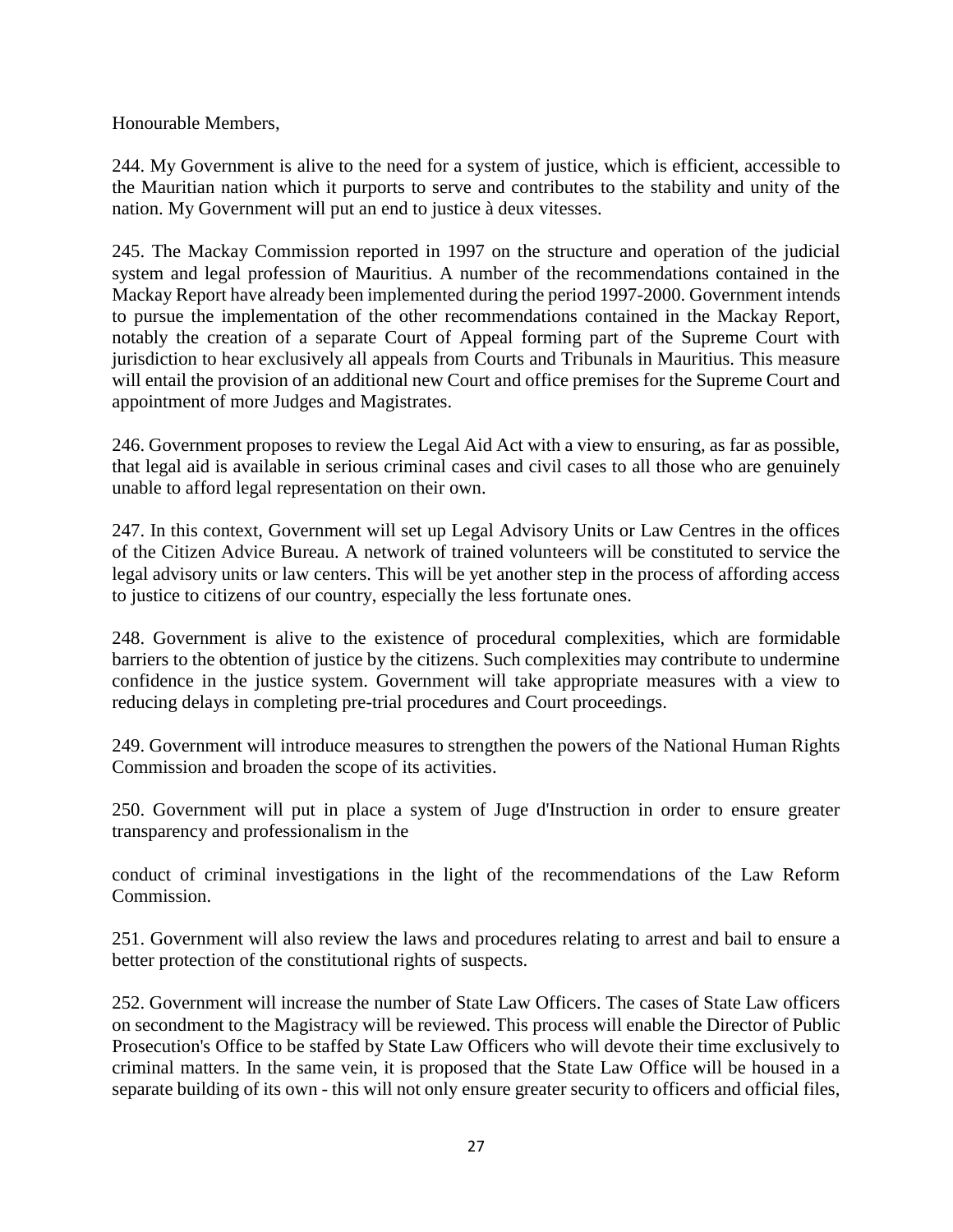but will also save public funds, given that some 10 million rupees are being spent annually on rental of the premises.

253. Furthermore, better opportunities for training will be provided to State Law Officers so that they may better assist the Government in executing its projects and fulfilling obligations in an efficient manner as well as in meeting legal challenges both at domestic and international levels.

254. Government will introduce legislation with a view to promoting Mauritius as a centre for international commercial conciliation and arbitration. For that purpose, Government will ensure that adequate training is given to local professionals to act as arbitrators, counsel and to service the centre.

255. Despite the introduction of fixed penalties for road traffic offences, the backlog of road traffic offences cases is still a matter for concern. Government proposes to introduce measures for the Courts to deal with those cases more expeditiously and efficiently.

256. Government will also introduce legislation to review the structure of the Law Reform Commission to make it a more efficient vehicle in the process of law reform and research.

Honourable Members,

257. My Government is committed to reform the electoral system to further consolidate democracy and ensure a more equitable parliamentary representation. My Government is also committed to the final decision on electoral reform being made

by the people of Mauritius. To this end voters will be invited to approve reform of the electoral system by way of a referendum.

258. Reform of the electoral system will be implemented along with changes in the supervision of the electoral process to ensure that abuses of state machinery and electoral bribes as witnessed during the last electoral campaign are monitored and checked by the Electoral Supervisory Commission. The Commission will also be given the power to ensure that acts binding the State are not done by an outgoing Government during an electoral campaign except where these are urgently required.

259. Government will appoint a Constitutional Commission to review the mode of election of the President of the Republic and the powers, duties and functions of the presidency and make recommendations to Government.

260. My Government will reinforce the law relating to Commission of Enquiry to enable comprehensive investigation and follow-up on past abuses of state machinery, influence peddling, benefits derived by political parties and related entities from fraudulent and corrupt acts and misuse of discretionary powers by public officials.

261. My Government will provide citizens with a right of access to personal information held by State agencies and to information relating to government business by enacting a Freedom of Information Act.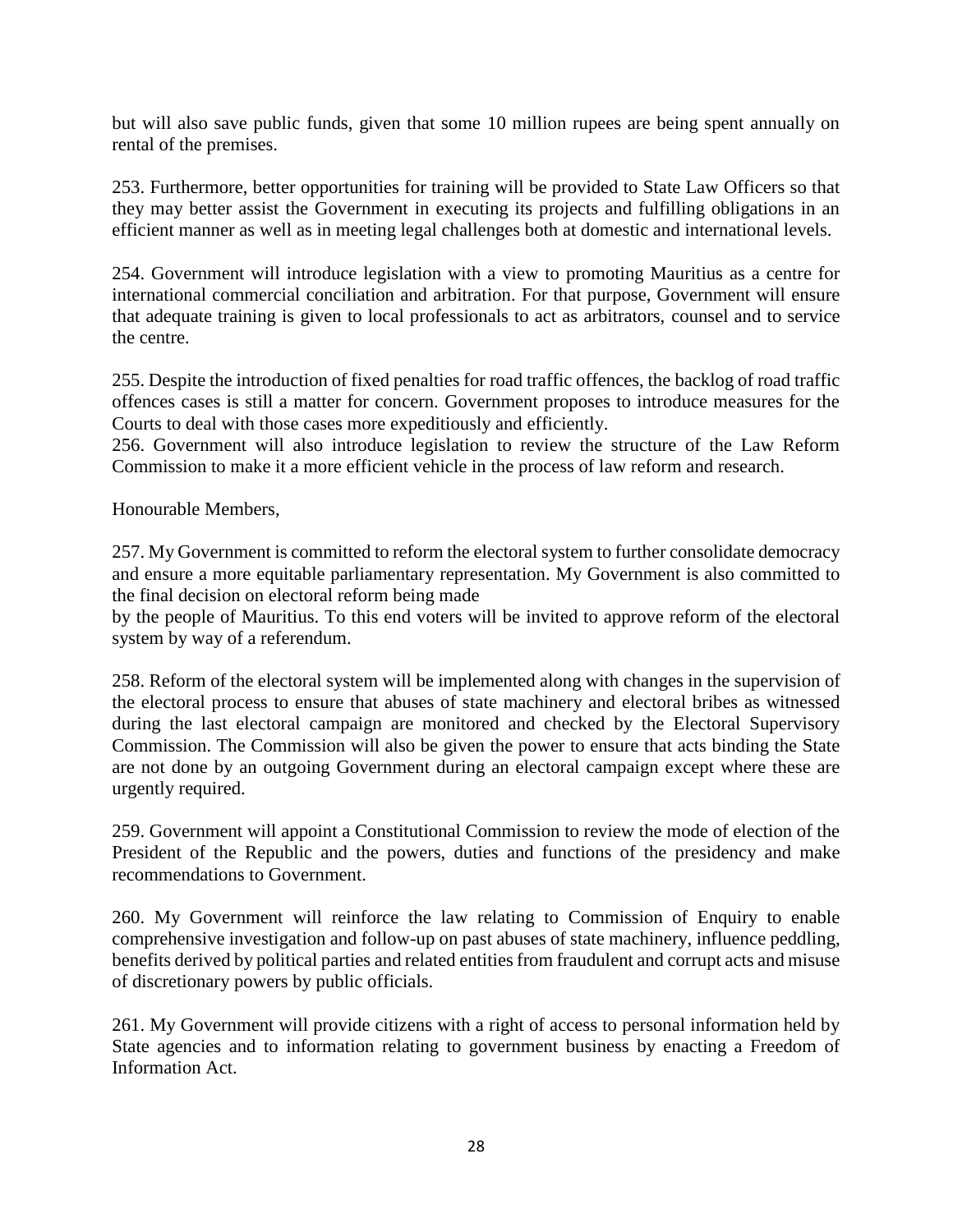262. Government will amend the Independent Broadcasting Authority Act to establish a Media Commission in lieu of the Independent Broadcasting Authority which will monitor and enforce legal provisions relating to the media in general.

Honourable Members,

263. Government will re-engineer its foreign policy with the prime objective of promoting and protecting our national interests. Due regard will be paid to our acquis and the enlargement of our economic base as well as new and untapped opportunities.

264. The pursuit of our national interest will be carried out with determination, pragmatism and realism. In this process, Government will focus on its fundamental foreign policy objective centered on the well being of the common man through job creation and economic development.

265. As a matter of both strategy and priority, Mauritius will engage its traditional friends to enhance and deepen our bilateral relations and develop a new generation of cooperation instruments, founded on real partnerships, particularly in the areas of trade and sustainable development, in full consonance with our economic trajectories.

266. Government will initiate fresh and constructive bilateral dialogues aimed at restoring and enjoying our sovereignty over the Chagos Archipelago and Tromelin.

267. Whilst relations with our traditional partners of the developed world will feature prominently in our foreign policy, Government will forge new strategic partnerships with member States of the ASEAN and SAARC as well as Latin America. As a first step, Government will redouble its efforts to conclude negotiations on a new generation of economic and trade partnership agreements with both India and Pakistan.

268. Mauritius will also be an active member of the African community of nations and participate fully in furthering the development agenda of the continent, while giving a new impetus to the processes of intra regional integration and the integration of the region as a whole in the world economy.

269. In our immediate neighbourhood, Government will accelerate co-operation with and within the Indian Ocean region with specific emphasis on an operationally effective regional agenda.

270. Government will maintain membership of and full cooperation with the Commonwealth and will also foster a new impetus for more active participation in the Commonwealth, La Francophonie and the Indian Ocean Commission with a view to reasserting the rightful place of Mauritius in these historical organizations.

271. In the international fora, and at the United Nations in particular, the position of Mauritius will be determined by our national interest and the need to promote our ethical values and the democratic principles we espouse. The achievement of the Millennium Goals, in particular the eradication of poverty, will be an underlying policy advocacy in our interaction with the UN and development partners.